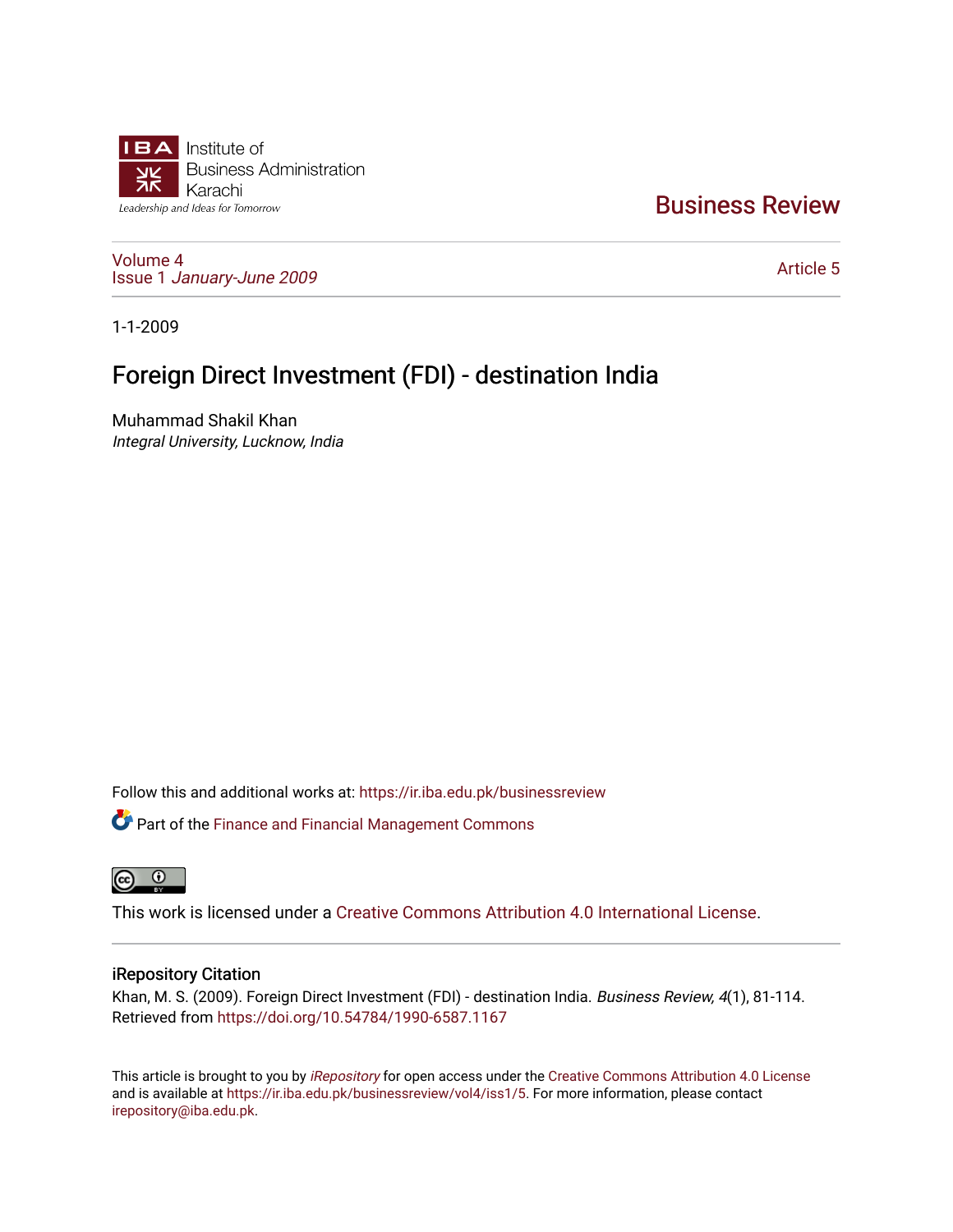## **ARTICLE**

# **Foreign Direct Investment (Fdi)-Destination India**

**Muhammad Shakil Khan**  Integral University, Lucknow, India

#### **ABSTRACT**

Foreign Direct Investment (FDI) is becoming more and more revolutionary and happening phenomenon across the globe. The FDI is giving new hope and height to the economy of the nations across the frontiers of the countries. It is adding extra pace of economic growth and sustainability in terms of capital, human skills, machineries and equipment. FDI is not only enriching the Balance of Payments (BOP) but at the same time helping the nations in establishing the social bonds with other nations. The recent approval made on March7'2008 by the Ministry of Finance, Govt. of India, clearing 18 FDI proposals worth Rs. 15.5326 billions indicate the seriousness and willingness of the Govt. of India to bring more financial resources through FDI.

This research paper has attempted to find out the factors that may be responsible for attracting more and more foreign investors. Some light has also been thrown on the issues concerning the security of investment and the likely return on their investment (ROI)

**Key Words**: FDI, IMF, OECD, In-bond FDI & Out-bond FDI

## **INTRODUCTION**

The term Foreign Direct Investment (FDI) is also called Direct Foreign Investment, or more simply, Direct Investment or Foreign Investment. It is an activity where foreigners come to a particular country to set up or run a factory, hotel, farms, or other business enterprise. Foreign Direct Investment is defined as International interest in which a resident in one country obtains a lasting interest in an enterprise resident in another. It is a situation where a foreign country creates a subsidiary to provide goods and services. Some of the most precise definition of Foreign Direct Investment can be given as below:

**Definition 01:** Direct Investment refers to investment that is made to acquire a lasting interest in an enterprise operating in an economy other than that of the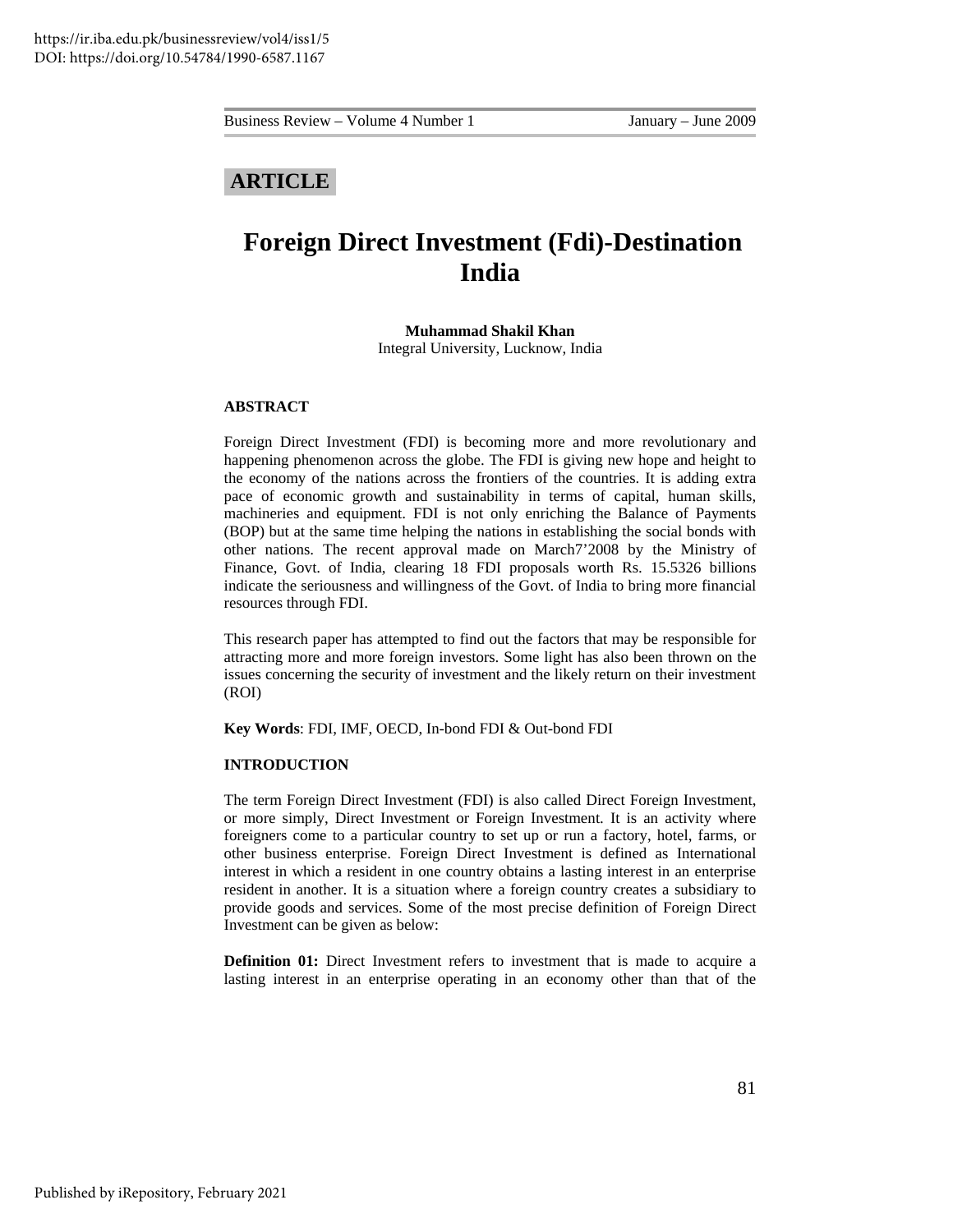investor, the investor's purpose being to have an effective voice in the management of the enterprise. (IBM balance of payment manual, 4th ed, 1977, p.36)

**Definition 02:** The balance of payment (BOP) accounts define Direct Investment as that part of capital flows that represents a direct financial flow from a parent company to an overseas firm that it controls. (E.M.Graham & P.R. Krugman, The Surge in The FDI)

**Definition 03:** Direct Investment is intended to comprise investment involving a certain degree of control (by the investor) over the use of the funds invested, whereas portfolio investment lacks such control (Rivera –Batiz & Rivera Batiz)

**Definition 04:** Foreign Direct Investment is an international finance flow with the intention of controlling or participating in the management of an enterprise in a foreign country. (Dr.Shakil, 2006)

International guidelines for the compilation of balance of payment and international involvement position statistics appear in the international monetary fund's balance of payments manual and the OECD's bench -mark definition of Foreign Direct Investment. This body of recommendation provides comprehensive and detailed international standards for recording both positions and flows related to FDI. The recommendations cover a wide range of issues, including concepts and definitions, time of recording, collection methods, dissemination etc.

#### **ACCORDING TO IMF/OECD RECOMMENDATION**

Direct investment is the category of international investment that reflects the objective of a resident entity in one economy of establishing a lasting interest in an enterprise resident in another country.

A direct investment is defined as an individual, an incorporated or unincorporated public or private enterprise, a government, a group of related individuals, or a group of related incorporated and/ or unincorporated enterprises which have a direct investment enterprise that is a subsidiary, associate or branch, operating in a country other than the country or countries of residents of the direct investors.

A direct investment enterprise is defined as an incorporated or unincorporated enterprise in which a foreign investor owns 10% or more of the ordinary shares or voting powers of an incorporated enterprise or the equivalent of an unincorporated enterprise. Ownership of 10% or more of the ordinary shares or voting stock is the guidelines for determining the existence of a direct investment relationship. An effective voice in the management as evidenced by at least 10% ownership, implies that a direct investor is able to influence or participate in the management of an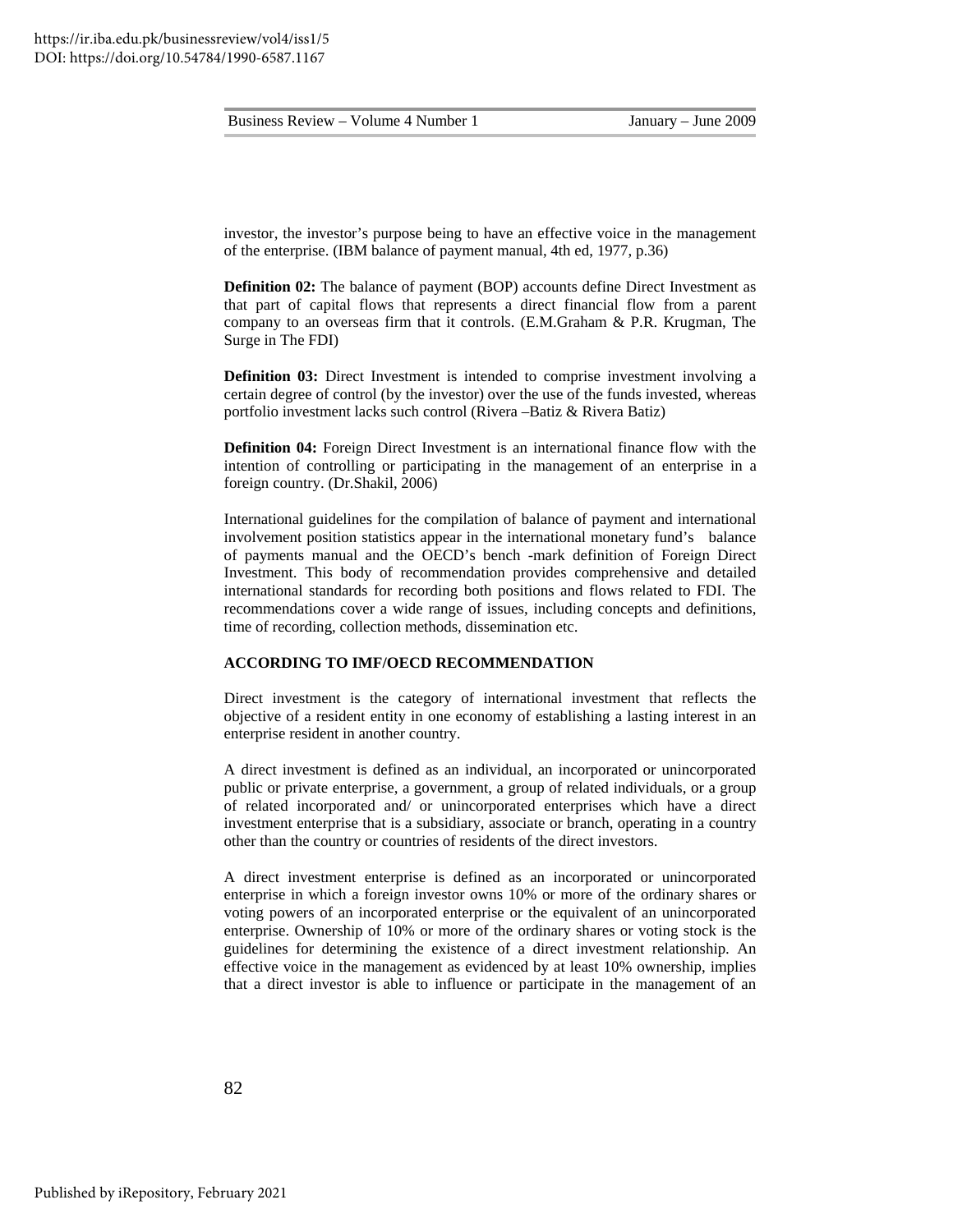enterprise but absolute controls by a foreign investor is not required. Direct investment enterprise may be subsidiaries, associates and branches.

Thus, a firm undertakes FDI in a foreign country if it possess an ownership advantage over the local competitors. The ownership of the foreign investment usually remains in the investing country (home). FDI represents the primary means of transfer of private capitals (i.e. physical or financial), technology personnel and access to brand names and marketing advantage. In most countries, FDI serves as one of the means of successful transitions.

United Nations Conference on Trade and Development (UNCTAD, 1999) findings reveal that FDI continues to increase at a global level as multinational corporations (MNCs) integrate their business operations throughout the world. The report confirms that the FDI transfer technology as well as firm specific assets to host countries. The foreign investors, e.g. USA, Japan, E.U. (Triad) and other countries penetrate global markets through FDI. Despite the dominance of market seeking motives, foreign entities or foreign affiliates turn out to be more export oriented than local firms. These investors have better access to internal production and distribution networks.

**INWARD** This term refers to direct investment in the reporting country.

**OUTWARD** This term refers to direct investment made abroad.

#### **REASONS FOR THE FLOW OF FDI**

It is well known fact that FDI is expensive and risky when compared to exporting and licensing. FDI is expensive because a firm must bear the cost of establishing production facilities in a foreign country or of acquiring a foreign enterprise. FDI is risky because of the problem associated with doing business in another culture, where the rules of the game may be different. Yet, the firms go for FDI. The reasons for the FDI can best be explained with the help of the following factors that have been detected during my research period.

- Transportation cost
- Market imperfection
- **Competition**
- Product life cycle
- Location advantage
- Developing countries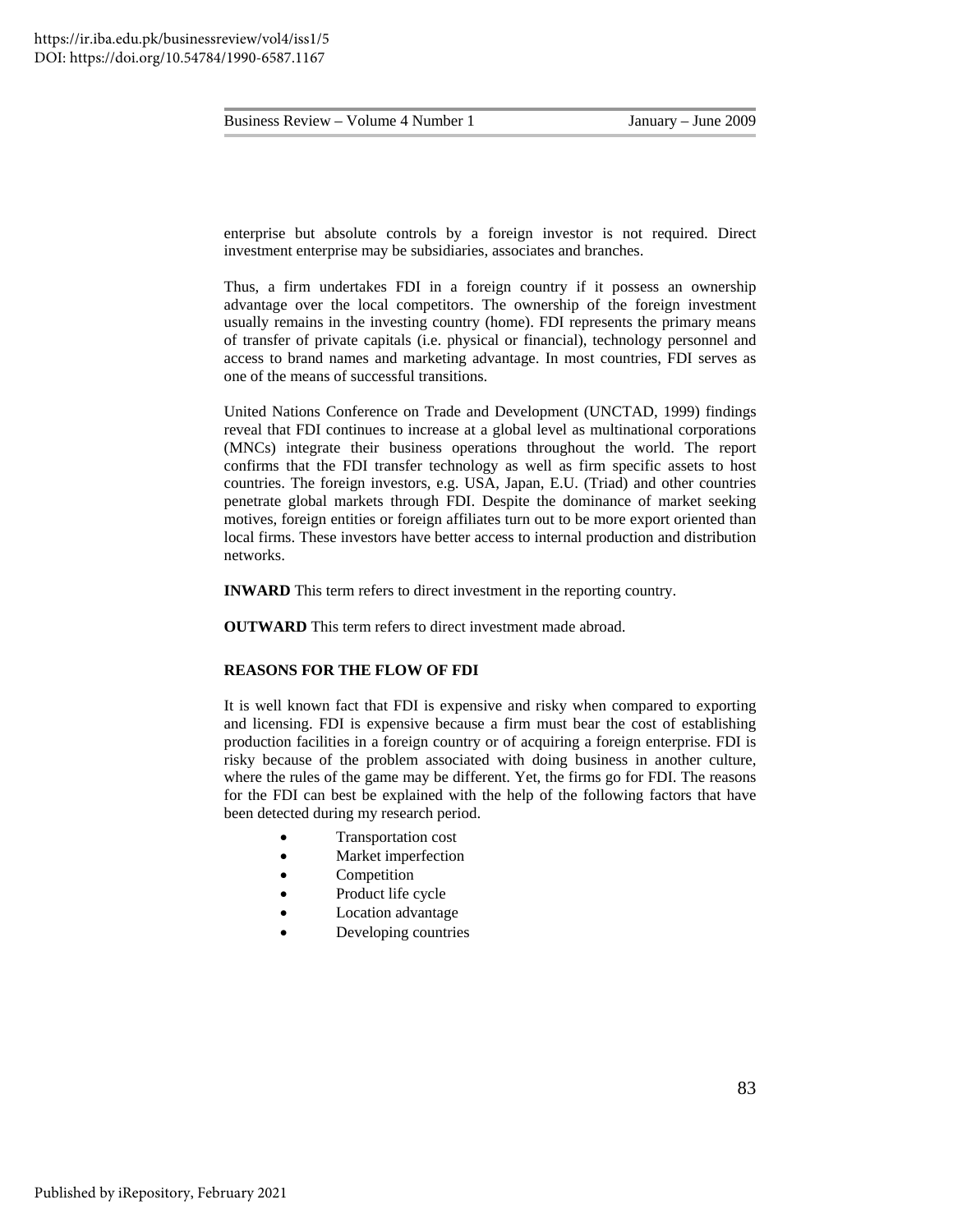- 1. **TRANSPORTATION COST** From the transportation cost perspective, goods may be of low value to weight ratio type or the opposite, namely high value to weight ratio type. In the former, transportation cost is considerable and it is unprofitable to shift them over long distances. They can also be produced in almost any location. In products of this type, relative to either FDI or licensing, the attractiveness of exporting decreases. For products with a high value to weight ratio, however, transport costs are a minor component of total landed cost. In these products, transportations costs have little impact on the relative attractiveness of exporting, FDI and licensing.
- **2. MARKET IMPERFECTION** The market imperfection theory offers a major explanation why firms prefer FDI to exporting or licensing. Alternatively called internationalization theory in the literature on global business. This approach highlights two major impediments:
- **BARRIER TO EXPORTING** Impediments to the free flow of products between nations decrease the profitability of exporting, relative to FDI, and licensing. Governments are the main source of impediments to the free flow of products between nations. By imposing tariffs on imported goods, governments can increase the cost of exporting relative to FDI and licensing. Similarly, by restricting imports through the impositions of quotas, govt. increases the attractiveness of FDI and licensing.
- **BARRIERS TO THE SALE OF KNOW-HOW** Sale of know-how takes place through licensing; impediments to the sale of know-how increase the profitability of FDI relative to the licensing. Though licensing is less expensive and less risky, firms do not prefer it because of the following reasons.
	- a. First, licensing may result in a firm giving away its know-how to a potential foreign competitor.
	- b. Licensing does not give firm the right control over manufacturing, marketing and strategy in a foreign country that may be required to profitably exploit its advantage in know-how.
	- c. A company's know-how itself may not be for licensing. This is particularly true of management and marketing know-how. It is one thing to license a foreign firm to manufacture a particular product, but quite another to license the way a firm does its business –how it manages its process and market its products.
- **3. COMPETITION** FDI flows are often a reflection of rivalry among firms in the global market place.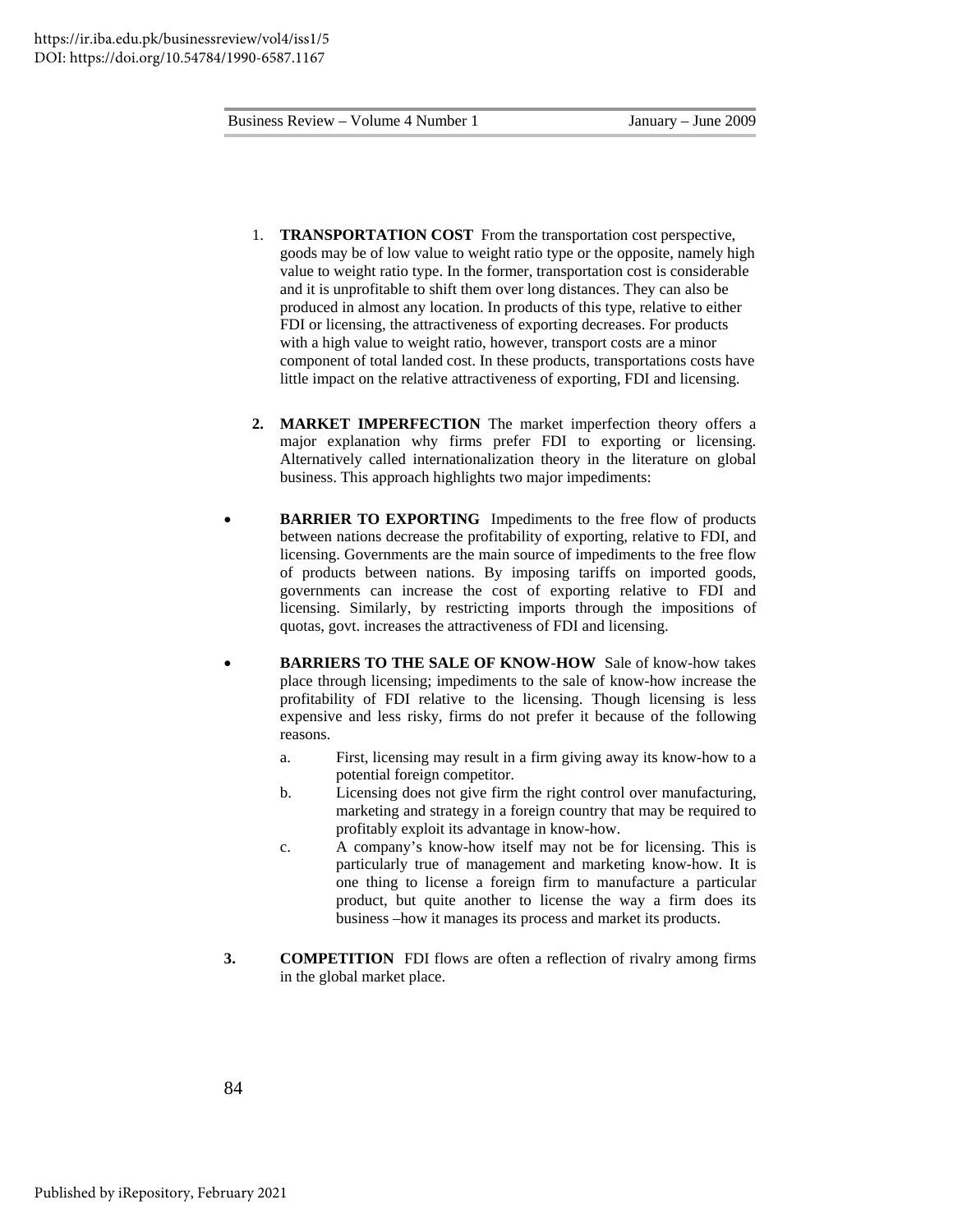- **4. THE PRODUCT LIFE CYCLE THEORY** Product Life Cycle theory was considered earlier to explain the flow of trade between countries. But the theory has implications for FDI too. Vernon argues that often the same firms that pioneer a product in their home markets produce a product for consumption in foreign market. Vernon's view is that firms undertake FDI at particular stages in the life cycle of a product. They have pioneered. They invest in other advanced countries when local demands in those countries grow large enough to support local production. They subsequently shift production to developing countries when product standardization and market saturation give rise to price competitiveness and cost pressures. Investment in developing countries, where labour costs are lower, is seen as the best way to reduce costs.
- **5. LOCATION ADVANTAGES** The location specific advantages include natural resources such as oil and other minerals, which are by nature specific to certain locations. A firm must undertake FDI to exploit such endowments. This explains the FDI undertaken by many of the world's oil companies, which have to invest where oil is located. Another example is the valuable human resources such as low cost highly skilled labour force. The argument that location specific advantages attract FDI is propounded by the British economist John Dunning. Dunning believes that market imperfections make licensing and exporting difficult and thereby rendering FDI an obvious choice to globalization.

#### **FDI IN DEVELOPING NATIONS**

The nature of FDI to developing countries does appear to have changed somewhat over the last decade. In the past, it was often assumed that multinationals enterprise invest in developing countries in order to gain access to resources or to integrate low wage locations into their global value chains. However, there has been an increasing tendency for companies to invest in the largest developing countries, as part of strategies to serve local clients or to acquire a strategic position in markets that could become prosperous in future. This trend was further underpinned by the privatization programme of many high and medium income developing countries in the 1990's, whereby national utilities were transferred into the hands of private strategic investors.

The world's second largest country, India is no where near the rivaling China's success with attracting investment, but it has made considerable progress over the last decade. Owing chiefly to a policy change to allow foreign investment into a growing number of sectors, inward FDI rose from almost Zero in 1990's, and annual inflows have been consistently above USD 2 billion since 1995. The 2003 inflows at USD 4 billion were only a fraction beneath the peak year 2001.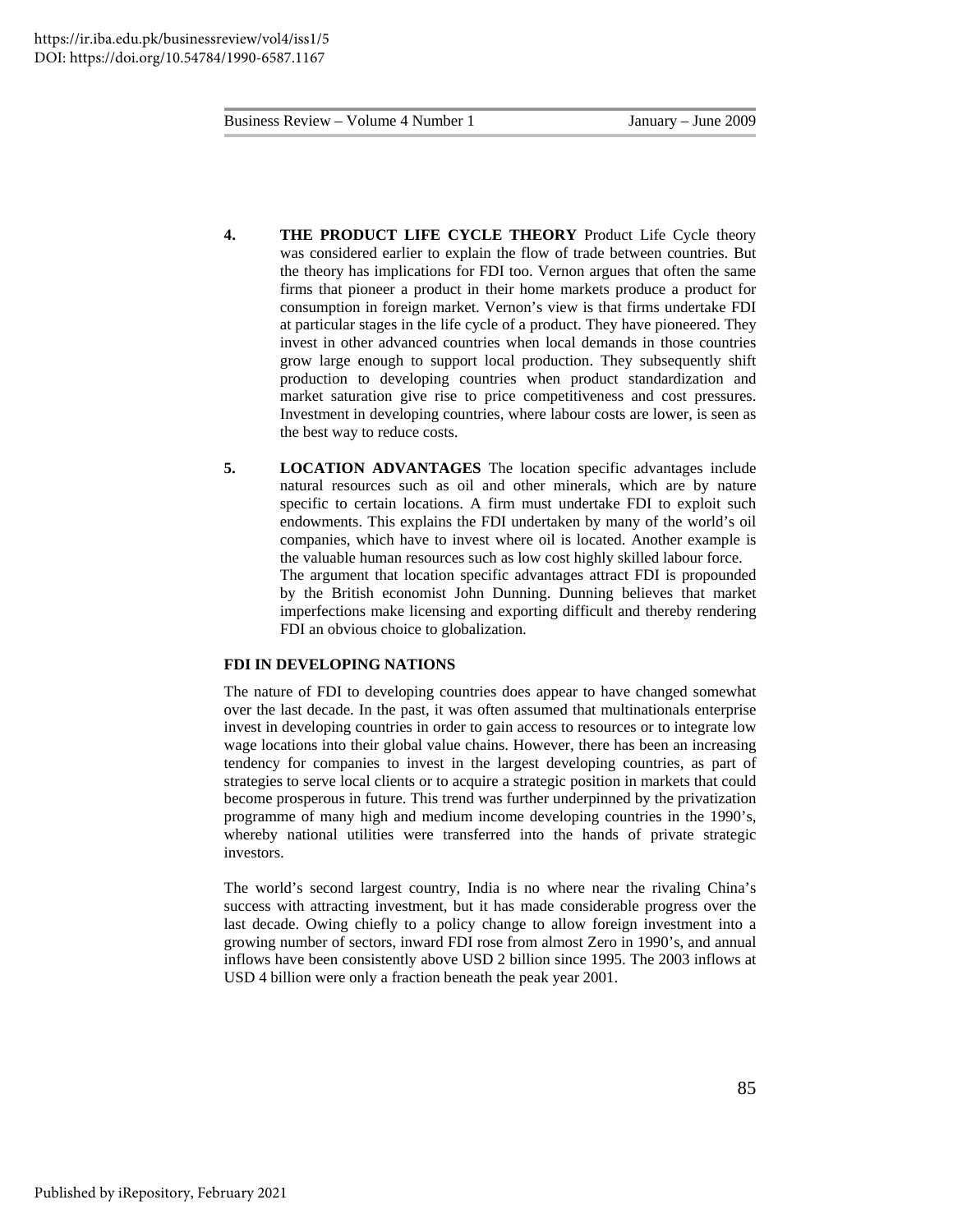India's cumulative outbound FDI that stood barely USD 0.6 billion in 1996 crossed the USD 10 billion mark in 2005, and seems to take a big leap forward in the coming years. Most foreign direct investment are made through acquisitions of existing firm, because the alternative route of starting and building a new company would be more time consuming and possibly more expensive. The size of the acquisitions deals ranged from USD 5700 million to as little as USD 0.05 million and the range of equity stake acquired varied from 100% to as little as 2.5%.

### **DESTINATIONS OF FDI FROM INDIA**

| Country                           | 2001           | 2002           | 2003           | 2004             | 2005           | <b>Total</b>     |
|-----------------------------------|----------------|----------------|----------------|------------------|----------------|------------------|
| <b>USA</b>                        | 25             | 19             | 19             | 21               | $20\,$         | 104              |
| $\ensuremath{\mathsf{UK}}\xspace$ | 8              | 5              | 8              | $\boldsymbol{7}$ | $8\,$          | 36               |
| Germany                           | $\overline{2}$ | $\mathbf{1}$   | 3              | $\overline{2}$   | $\overline{2}$ | $10\,$           |
| Spain                             | $\mathbf{1}$   |                |                |                  | $\overline{2}$ | 3                |
| Romania                           | $\mathbf{1}$   |                |                |                  | $\overline{2}$ | 3                |
| Portugal                          | $\mathbf{1}$   |                |                |                  |                | $\mathbf{1}$     |
| Ireland                           | $\mathbf{1}$   |                |                | $\mathbf{1}$     | $\overline{2}$ | $\overline{4}$   |
| Belgium                           |                | $\mathbf 1$    |                | $\mathbf{2}$     | $\mathbf{1}$   | $\overline{4}$   |
| France                            |                |                | 3              | $\overline{2}$   | $\mathbf{1}$   | 6                |
| Russia                            |                |                |                |                  | $\mathbf{1}$   | $\mathbf{1}$     |
| Singapore                         | $\mathbf{1}$   | $\mathbf{1}$   | $\overline{2}$ | $\mathbf{1}$     | 3              | 8                |
| Australia                         | $\mathbf{1}$   | $\overline{4}$ | $\mathbf{1}$   | $\overline{2}$   | $\overline{2}$ | 10               |
| China                             |                | 1              | $\overline{2}$ | $\mathbf{1}$     | 3              | $\boldsymbol{7}$ |

#### **(Figures indicate the no. Of acquisition in each country)**

86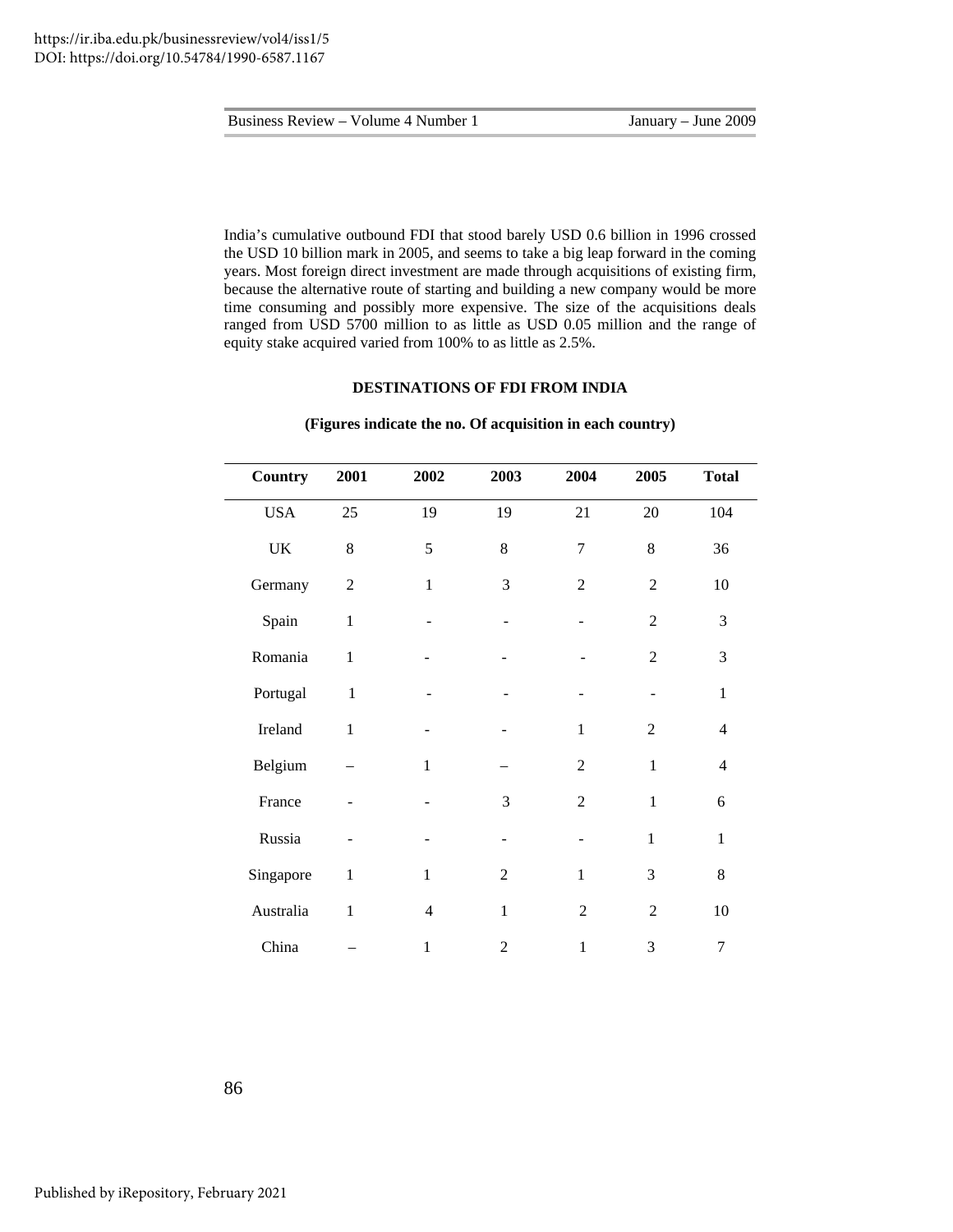| <b>Industry</b>          | No. Of acquisition       | % of total |
|--------------------------|--------------------------|------------|
| Computer & IT            | 78                       | 35.29      |
| Drugs & pharmacy         |                          | 35         |
|                          | 15.84                    |            |
| Cement                   | $\overline{2}$           | 0.90       |
|                          | 3                        | 1.38       |
| <b>Steel</b>             | 7                        | 3.17       |
| Chemicals                | 10                       | 4.52       |
| Textiles & garments      | $\overline{\mathcal{A}}$ | 1.80       |
| Oil $&$ gas              | 10                       | 4.52       |
| Trading                  | 4                        | 3.17       |
| Media/communication      | 7                        | 3.17       |
| BPO/ outsourcing         | 9                        | 4.07       |
| Electrical & electronics | 4                        | 1.80       |
| Auto & ancillary         | 17                       | 7.69       |
| Mining                   | 5                        | 2.26       |
| Cosmetics                | 4                        | 1.80       |
| Paints & varnishes       | 4                        | 1.80       |
| Tea & coffee             | 3                        | 1.38       |
| Telecommunication        | 3                        | 1.38       |
| <b>Banking</b>           | 3                        | 1.38       |
| Consultancy              | $\overline{4}$           | 1.80       |
| Miscellaneous            | 15                       | 6.78       |
| Total                    | 221                      | 100        |

#### **INDUSTRY WISE ANALYSIS OF INDIA'S OUT BOND INVESTMENT**

(Source: Indian Management-June'2006)

| <b>Industry</b>   | <b>No.of Acquisitions</b> | % of total |
|-------------------|---------------------------|------------|
| 0-10 million      | 80                        | 61.54      |
| $10-25$ million   | 26                        | 20.00      |
| $25-50$ million   | 13                        | 10.00      |
| 50-100<br>million |                           | nil        |

#### **SIZE WISE ANALYSIS OF INDIA'S OUTBOUND INVESTMENTS**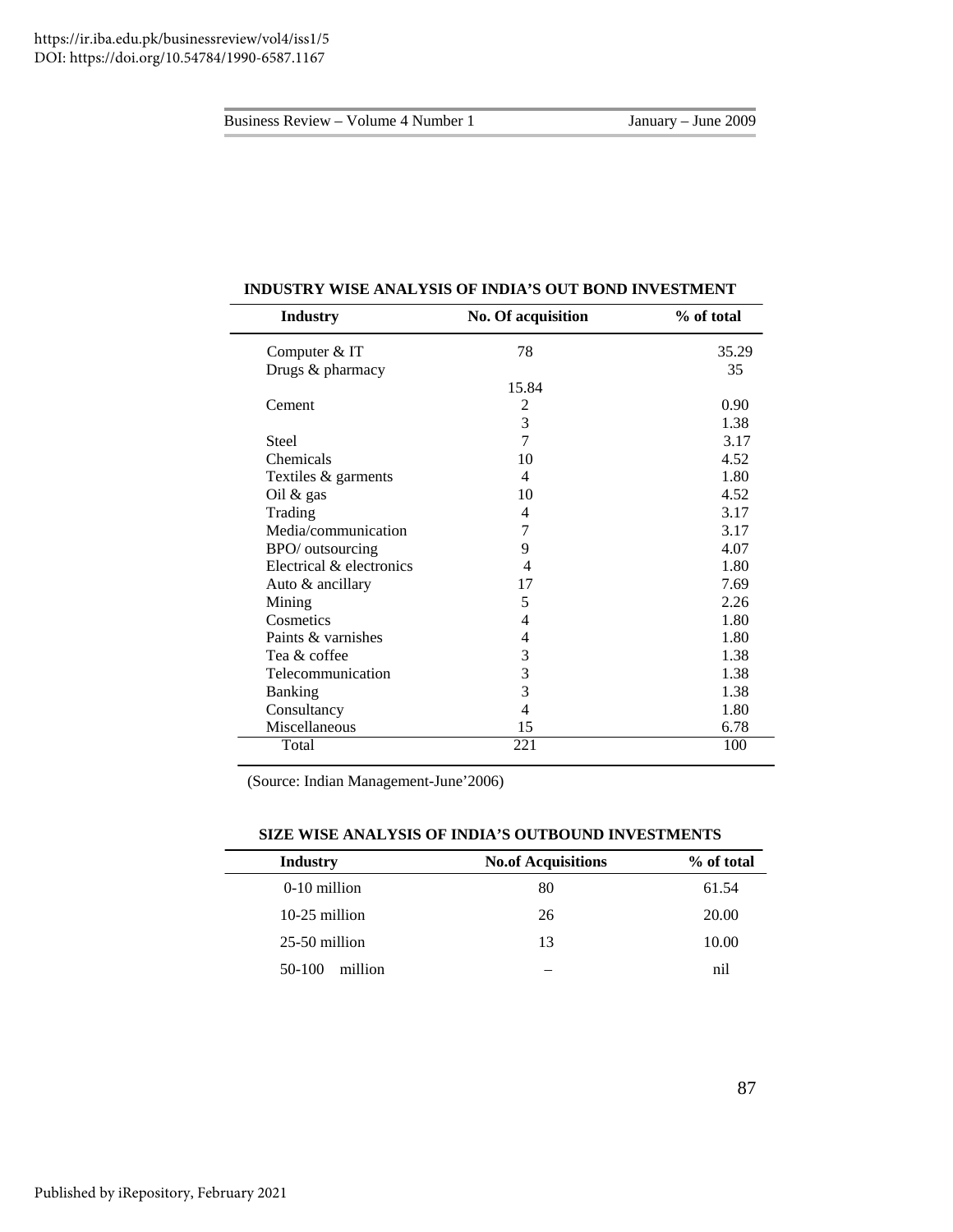| Business Review - Volume 4 Number 1 |     | January – June 2009 |
|-------------------------------------|-----|---------------------|
|                                     |     |                     |
|                                     |     |                     |
|                                     |     |                     |
| 7100 million                        | 11  | 8.46                |
| Total                               | 130 | 100                 |
|                                     |     |                     |

(Source: Indian Management, June'2006)

## **OUTBOUND DRIVERS**

Indian companies have been investing abroad for many years. But the new phase of foreign acquisitions as a trend setting phenomenon probably started when TATA acquired Tetley (European Firm), a firm larger than itself in 2000 and in the process emerged as the world's biggest tea company. Since then, buoyed by an encouraging government policy, many cash rich Indian companies (both manufacturing as well as service oriented, large and small) have acquired a wide spectrum of businesses around the globe. Having been exposed to severe competition from multinationals corporations (MNCs), the opening up of the Indian economy began in 1991 (NIP); the Indian corporate have gained much confidence and learnt to succeed in the global competitive environment. They have developed a taste for competition and a selfconfident mind set. Going by the premise "aggression is the best defense", they have learnt that the quickest way to achieve global competitiveness is through purchasing businesses abroad. Clearly, growth in O-FDI would not have been possible without an enabling and liberal foreign exchange policy followed by the government, which has in turn been made possible by the huge foreign exchange resources of the country (around 140 billion) in 2005. Favourable capital markets and liberalization of FDI rules in host countries have also contributed to this trend.

From an investing company's point of view, overseas investments have several potential advantages, which may be grouped into two categories.

- Strategic reasons
- Economic reasons

## **STRATEGIC REASONS**

The strategic reasons could be either of defensive or aggressive types. Defensive reasons include the fear of losing a market competitor' of the foreign country and the need to protect patents and intellectual rights /property.

## **AGGRESSIVE REASONS**

The aggressive reasons could include such factors vas the search for cheaper labour or other resources, need to access foreign knowledge or natural resources, search for more profitable uses of scarce resources, escape from domestic market or just the urge to expand beyond domestic market for the prestige attached to being a multinational.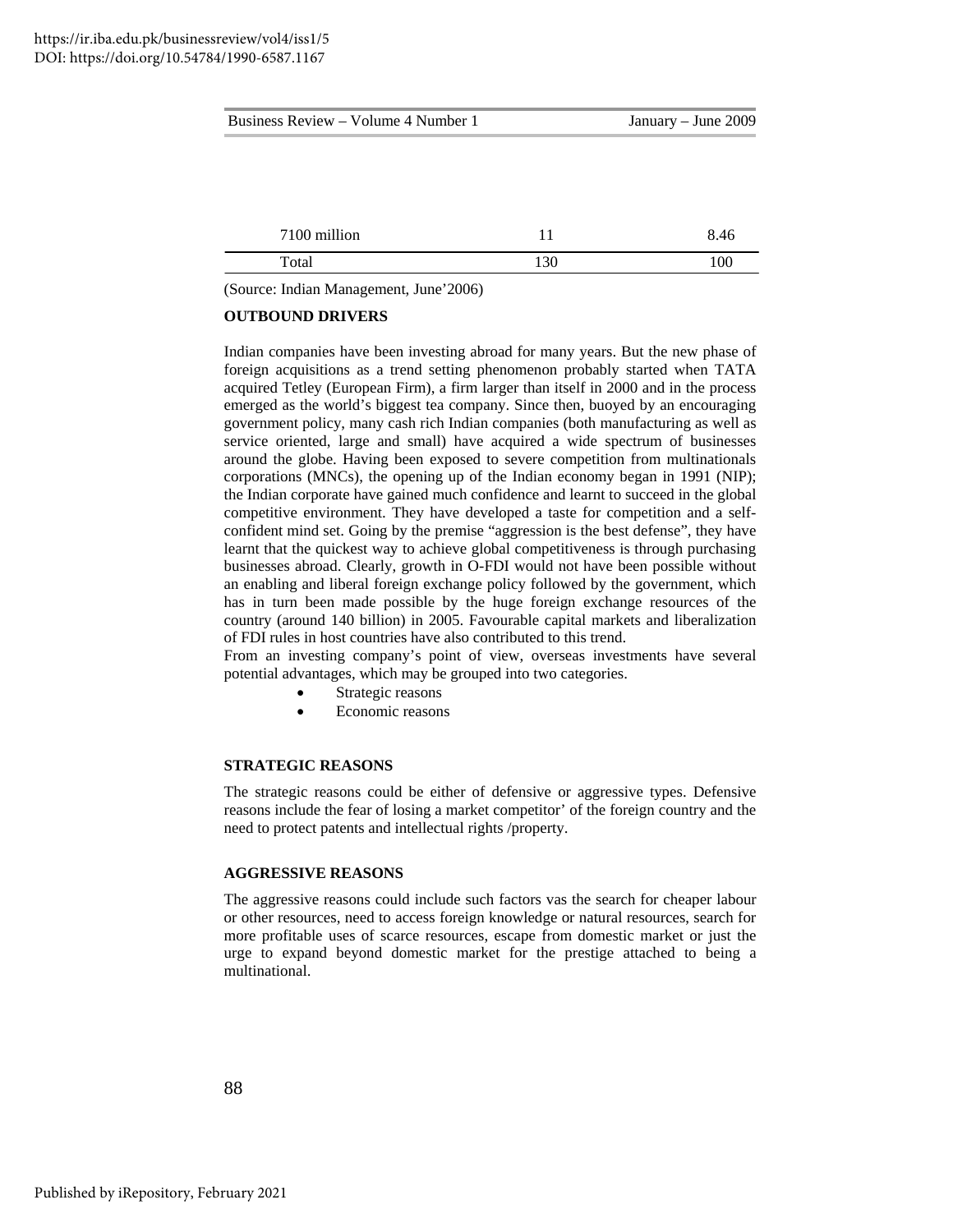The category of economic incentives relate to the economies of scale and better risk management achieved from diversified and larger scale of operations. Increasing scale of operations in areas such as production, purchasing, marketing and distribution are typically accompanied by lower average cost per unit, thus increasing profit margins. Company operating in several countries can reduce the volatility of its cash flows, and to a single economy or a block of parallel moving economies. The foreign investments by Indian companies in recent years have been driven by a combination of strategic and economic reasons. Some of them are discussed at length here.

- 1. Accessing Foreign Markets and Brand Names: The acquisition of Tetley for GBP 271 million in 2000 provided TATA tea an access to the Tetley brand name and the European markets. This is one of the main reasons behind a majority of foreign acquisition by Indian companies. The acquisition of a reputed foreign firm often results in shifting of the established set of clients to the newly merged firm, establishing goodwill and bringing strong revenues from existing clients. Infosys technologies acquired expert information services of Australia in 2003 to gain access to the Australian market and clients of the acquired company. Such acquisitions also brings in economies of scale and help in hedging risk
- 2. Access to Technology and Knowledge: This is one of the main strategic reasons that have driven several Indian firms from the IT, Pharmaceuticals and other industries to acquire foreign companies specializing in IT and research and development. For instance, Wipro acquired Nerve Wire Inc (USA) in 2003 to gain deep domain knowledge, I-Flex acquired Supersolutions corporations (USA) to gain access to technologies and knowledge and Ranbaxy has acquired R& D companies abroad. In 2005, Jubilant Organosys acquired Target Research Associate Inc (USA) to access clinical research knowledge and technology. Similarly, Matrix Laboratories of India acquired 43% stake in Explora Laboratories (Switzerland) to access Explora's expertise in the area of Bio catalysis.
- 3. Securing Natural Resources and Production Assets: ONGC acquired stake in Sudanese, Russian and Myanmar oil and gas fields to ensure future supply of valuable natural resources. Essar steel has bought two Korean steel making units in 2005 that would be dismantled and shipped to India for use in any of Essar's steel plants.
- 4. Backward Integration: Acquisition of Australian and Canadian mining companies by steel authority of India and Hindalco are examples of backward integration, in addition to the benefits of securing resources.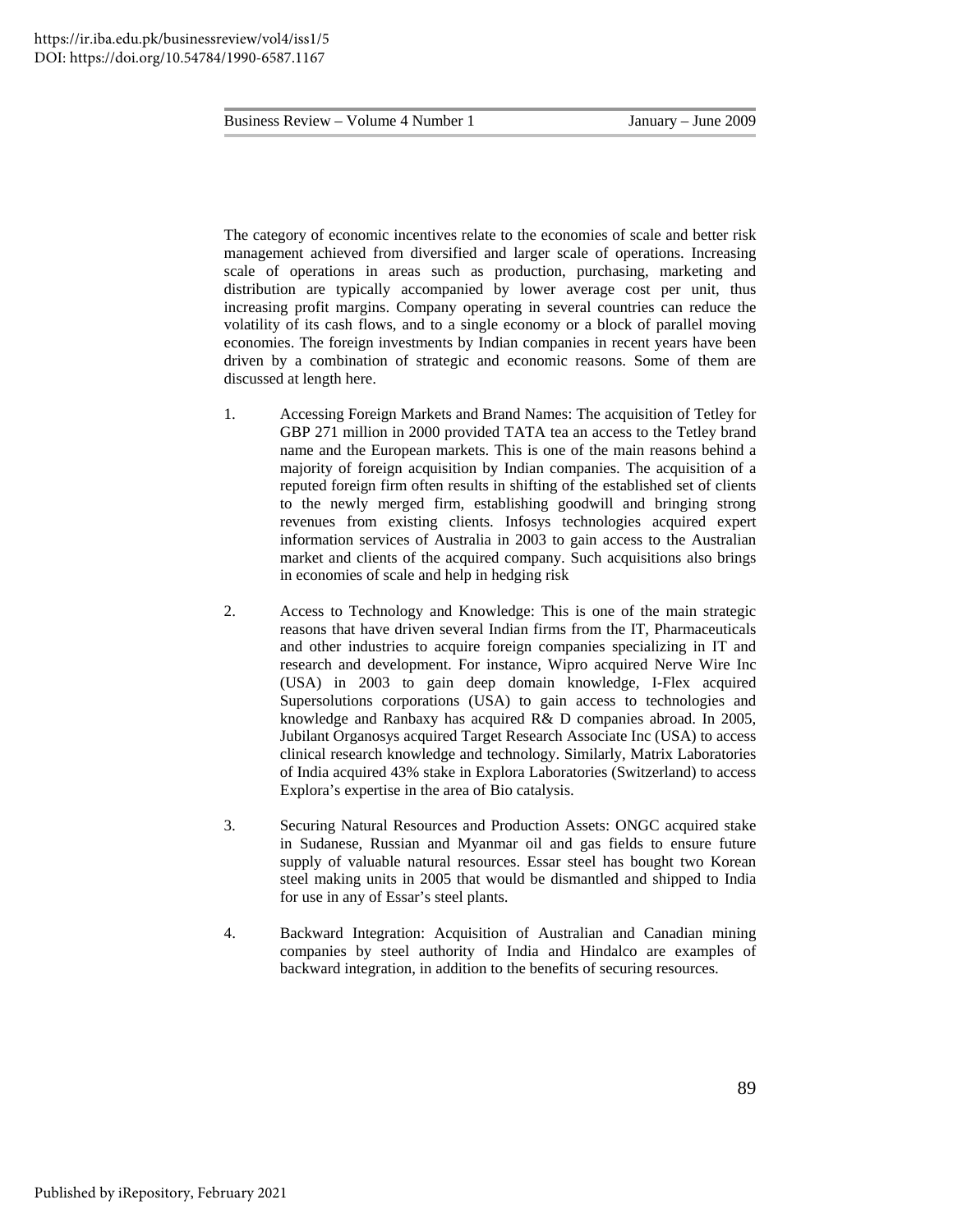#### **THE REGULATORY FRAMEWORK**

Since 2000, the Govt. of India and the Reserve Bank of India have pursued a more liberal policy towards overseas investments with the objectives of promoting Indian companies to reap the benefits of globalisation. This will have a statutory impact on the growth of the Indian O –FDI flows. Some of the salient developments in this policy are as follows:

#### **1. INVESTMENT LIMIT RAISED**

In 2005, the RBI, raise the limit of investment overseas from 100% net worth of an Indian entity to 200% net worth of the investing company. Accordingly, under the automatic routing for overseas investment, eligible entities are now permitted to invest in joint ventures or wholly owned subsidiaries up to 200% of their net worth.

## **2. INVESTMENT OUT OF ACCOUNTS**

The above ceiling is not applicable to investments made out of balances held in exchange earner's foreign currency (EEFC) accounts. Thus, Indian companies in special economic zones can freely make overseas investment up to any amount if such investments are financed out of the exchange earner's foreign currency account balances.

## **3. INVESTMENT OUT OF ADR/GDR ISSUES**

The above ceiling of 200% of the net worth of the investing entity is also not applicable to investments made out of the proceeds of ADR/GDR issues. Overseas investments are thus lowered to be financed up to 100% by ADR/GDR proceeds (up from the previous limit of 50%)

#### **4. INVESTMENT IN UNRELATED AREAS**

Indian companies can now invest or make acquisitions abroad in areas unrelated to their core business at home. Earlier they were allowed to invest in or acquire only such businesses that were related to their core activities at home.

#### **5. OTHER RELAXATIONS**

Several other rules concerning overseas investments have been simplified, including those related to the following.

- a. Investments by registered partnership firms
- b. Investment through special purpose vehicles, under the automatic route, and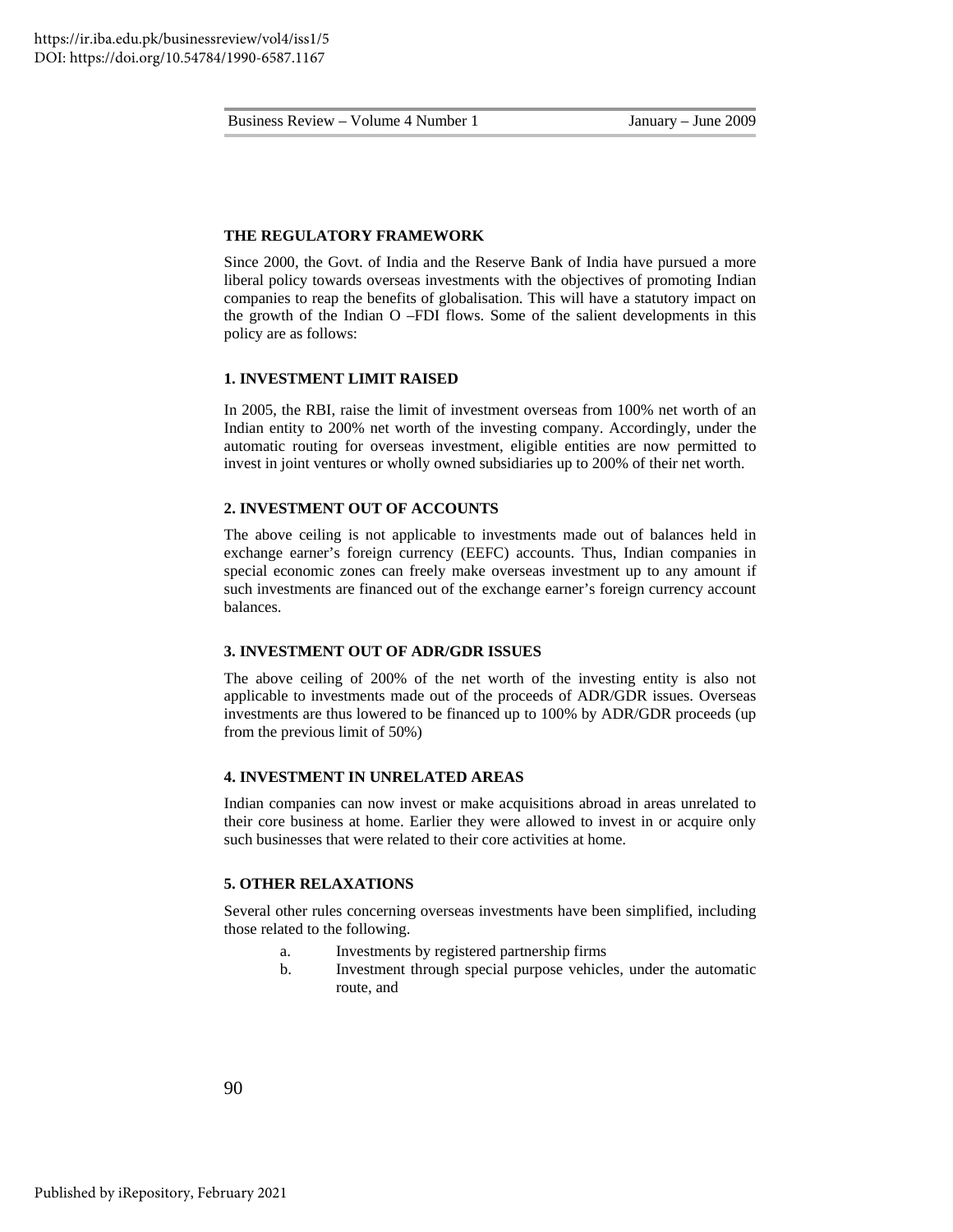c. Investment by way of share swaps.

To sum up, given the favourable environment, the growing competitiveness of Indian firms coupled with their increasing desire to venture abroad, outward FDI seems all set to grow rapidly in the medium to long term; and may overtake several other developing economies in the number as well as the volume of foreign investments. If theses investments help in the achievement of development objectives that are expected of them, it could be a win-win situation for all concerned.

| TOP 15 OUTWARD INVESTING DEVELOPING ECONOMIES |                          |                     |  |
|-----------------------------------------------|--------------------------|---------------------|--|
| Rank                                          | <b>Economy</b>           | Value (\$ Billions) |  |
| 1.                                            | Hong Kong                | 336                 |  |
| 2.                                            | Singapore                | 90.9                |  |
| 3.                                            | Taiwan                   | 65.2                |  |
| 4.                                            | <b>Brazil</b>            | 54.6                |  |
| 5.                                            | China                    | 37                  |  |
| 6.                                            | Republic of Korea        | 34.5                |  |
| 7.                                            | Malaysia                 | 29.7                |  |
| 8.                                            | South Africa             | 24.2                |  |
| 9.                                            | Argentina                | 21.3                |  |
| 10.                                           | Mexico                   | 13.8                |  |
| 11.                                           | Chile                    | 13.8                |  |
| 12.                                           | Venezuela                | 8.00                |  |
| 13.                                           | Islamic Republic of Iran | 6.8                 |  |
| 14.                                           | India                    | 5.1                 |  |
| 15.                                           | Nigeria                  | 4.6                 |  |

(SOURCE: Word Investment Report, UNCTAD)

#### **INBOUND FOREIGN DIRECT INVESTMENT (I-FDI)**

China remains the most popular FDI destination but ASEAN also continues to be an important production location. Some firm worries about too much concentration in China. Thailand, India and Vietnam are the most popular destination to diversify the China risk. However, while many firms, have actual expansion plans for Thailand, they don't have concrete ideas for India and Vietnam, they are only potentially popular. Indonesia has gone down in popularity in recent years while Russia has become a little more popular than before.

As per my own survey during the research process I asked the following question from the respondent and their views are like: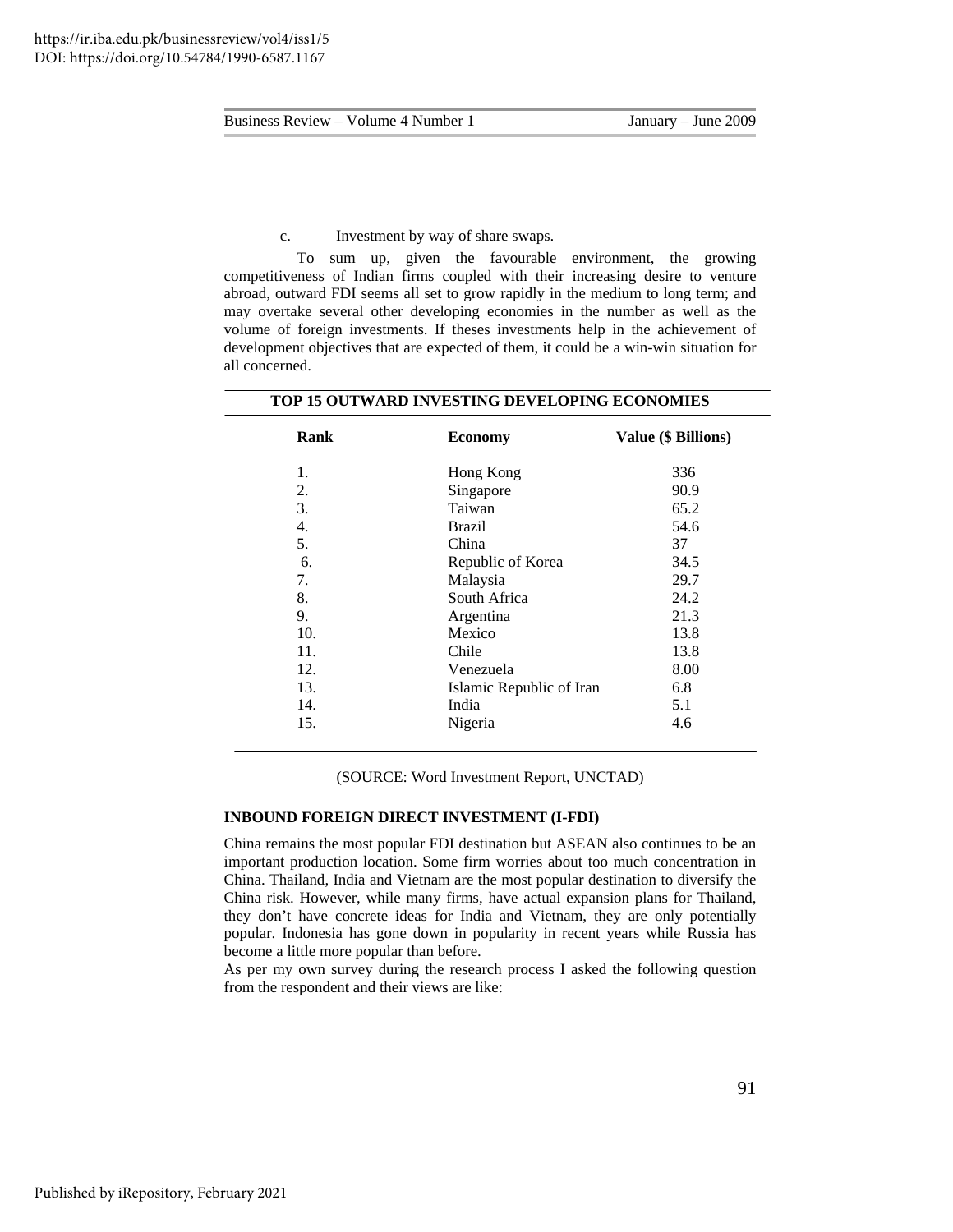|     | Where do you plan to expand business in the next three years? |        |
|-----|---------------------------------------------------------------|--------|
| 1.  | China (central coast)                                         | 68.9%  |
| 2.  | Thailand                                                      | 47.8%  |
| 3.  | China (southern coast)                                        | 47.6%  |
| 4.  | North America                                                 | 44.3%  |
| 5.  | China (northern coast)                                        | 35.00% |
| 6.  | EU 15                                                         | 31.5%  |
| 7.  | Korea                                                         | 24.2%  |
| 8.  | Taiwan                                                        | 21.3%  |
| 9.  | Eastern Europe                                                | 17.4%  |
| 10. | Vietnam                                                       | 15.9%  |
| 11. | India                                                         | 15.5%  |
| 12. | Malaysia                                                      | 15.5%  |
| 13. | China (north-east)                                            | 13.7%  |
| 14. | Singapore                                                     | 12%    |
|     |                                                               |        |

China remains a very popular FDI destination in the near future, but Thailand is also very popular as the ASEAN production base. India comes at the bottom of the list.

As per the risk of doing business in India my next question from the respondents was,

| What is the risk of doing business in India? |        |
|----------------------------------------------|--------|
| Shortage of electric supply                  | 60%    |
| • Price increase in energy and materials     | 38%    |
| • Violation of intellectual property rights  | 33%    |
| • Logistic and transportation problem        | 25%    |
| • Frequent changes in FDI policy             | $10\%$ |
| • Market shrinkage.                          | 2%     |

When I asked regarding the merits and demerits of investing countries, the responses were as:

| Country     | Top 3 Merits.                                | <b>Top 3 Demerits.</b>                                 |
|-------------|----------------------------------------------|--------------------------------------------------------|
| 1. China    | <b>Future Market Potential</b>               | Ambiguity of Laws                                      |
|             |                                              | Cheap labour Violation of Intellectual Property Rights |
|             | <b>Supporting Industries Property Rights</b> | Unrecoverable Receivables                              |
| 2. Thailand | <b>Future Market Potential</b>               | Competition with other Firms                           |
|             | Cheap Labour                                 | <b>Rising Labour Cost</b>                              |
|             | <b>Stable Policies and Societies</b>         | <b>Lack of Managers</b>                                |
| 3. India    | <b>Future Market Potential</b>               | Lack of Infrastructure,                                |
|             | Cheap Labour,                                | Crime & Social Instability,                            |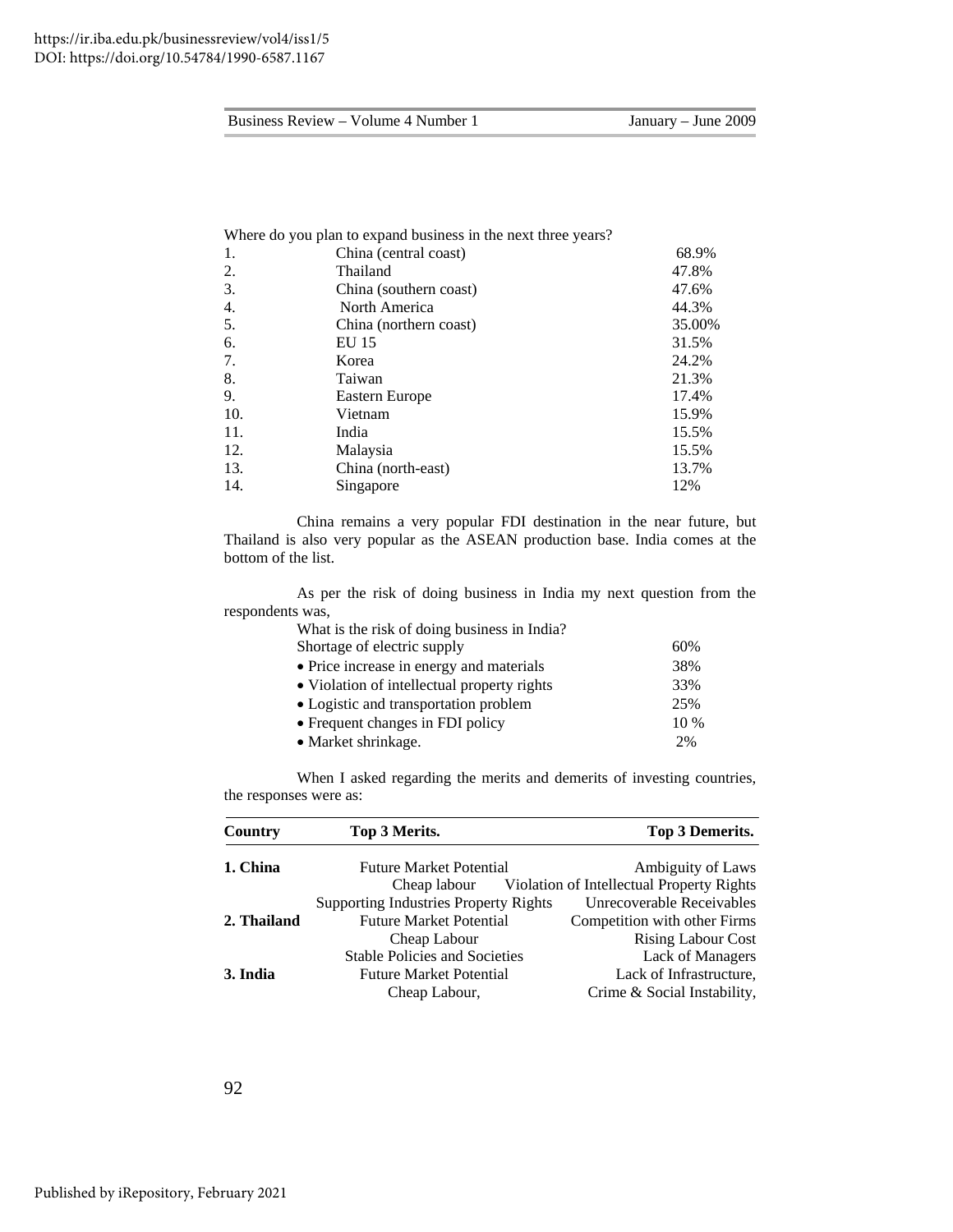|               | High quality human resources           | lack of Information          |
|---------------|----------------------------------------|------------------------------|
| 4. Vietnam    | Cheap Labour,                          | Undeveloped Legal System     |
|               | Future market potential,               | Ambiguity of Laws            |
|               | <b>High Quality of Human Resources</b> | Lack of Infrastructure       |
| <b>5. USA</b> | <b>Current Market Size</b>             | Competition with other Firms |
|               | <b>Future Market Potential</b>         | <b>Rising Labour Cost</b>    |
|               | Good Infrastructure                    | <b>Labour Problems</b>       |
| 6. Russia     | <b>Future Market Potential</b>         | Crime & Social               |
|               | Cheap labour                           | Instability                  |
|               | High quality human resources           | Lack of Information          |
|               |                                        | Undeveloped legal system.    |
| 7. Indonesia  | cheap labour                           | crime and social             |
|               |                                        | Instability                  |
|               | Future market potential                | competition with other       |
|               | Export base for third market           | firms.                       |

 Japanese firms are generally attracted by market size and low labour cost. On the demerit size, legal uncertainty is a big problem in China and Vietnam, and lack of infrastructure is a problem in India, Vietnam, and Russia. Social instability and personal safety is a problem in India, Russia, and Indonesia.

| <b>FDI INFLOWS IN INDIA (\$Million)</b>                             |      |  |  |
|---------------------------------------------------------------------|------|--|--|
| 1990-1991                                                           | 197  |  |  |
| 1991-1992                                                           | 129  |  |  |
| 1992-1993                                                           | 315  |  |  |
| 1993-1994                                                           | 586  |  |  |
| 1994-1995                                                           | 1314 |  |  |
| 1995-1996                                                           | 2144 |  |  |
| 1996-1997                                                           | 2821 |  |  |
| 1997-1998                                                           | 3557 |  |  |
| 1998-1999                                                           | 2462 |  |  |
| 1999-2000                                                           | 2155 |  |  |
| 2000-2001                                                           | 2633 |  |  |
| (Source: Word Investment Report, 1999, UNCTAD)<br><b>GLOBAL FDI</b> |      |  |  |
| Developed Countries                                                 | 1997 |  |  |
| TTC A                                                               | 100  |  |  |

| USA         | 109 |
|-------------|-----|
| UK          | 37  |
| France      | 23  |
| Luxemburg   | 12  |
| Netherlands | Q   |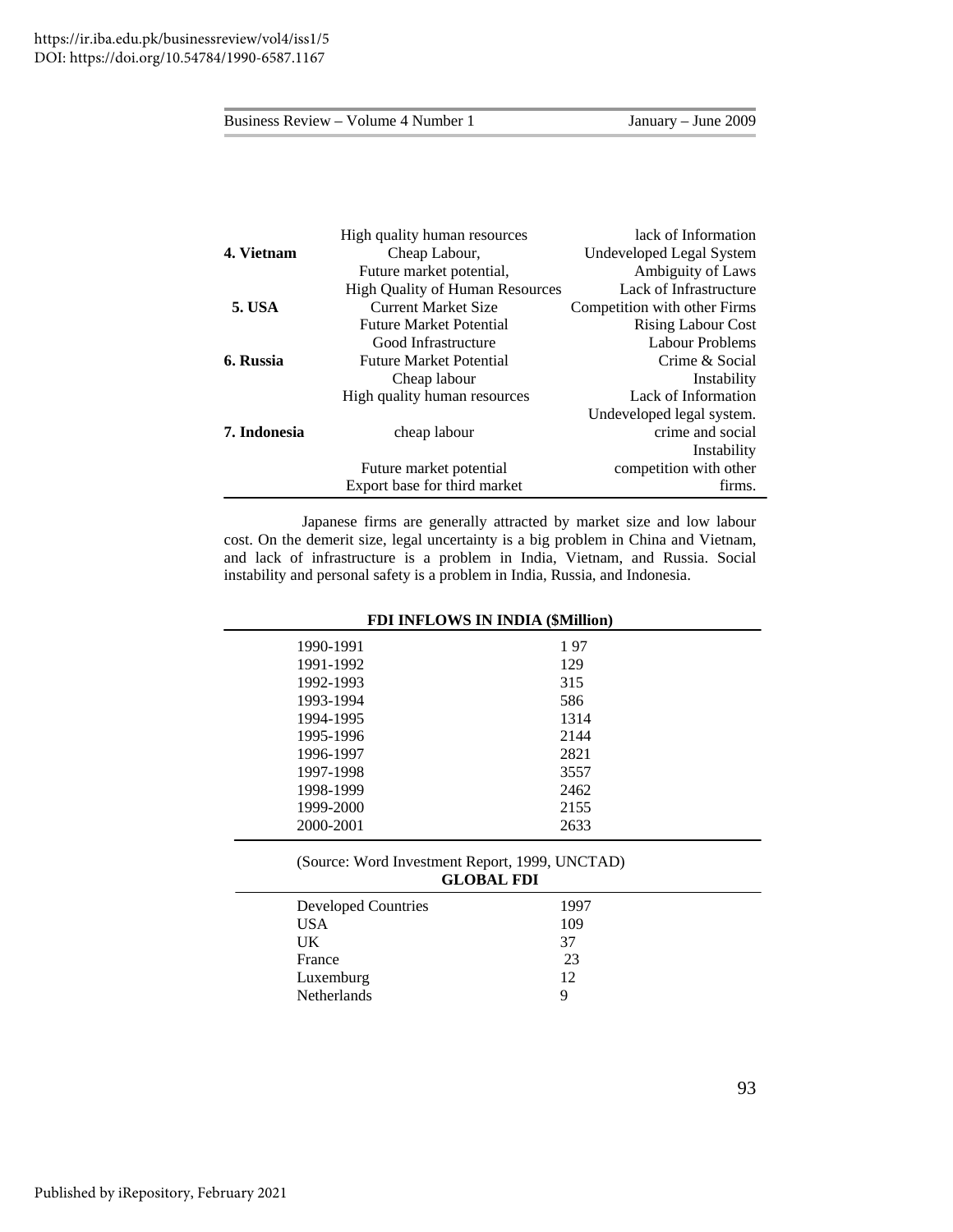| Canada               | 11   |
|----------------------|------|
|                      |      |
| Italy                | 4    |
| Switzerland          | 5    |
| Japan                | 3    |
| Developing Countries | 1997 |
| China                | 44   |
| <b>Brazil</b>        | 19   |
| Mexico               | 13   |
| Malaysia             | 5    |
| Thailand             | 4    |
| India                | 3    |
| Hong Kong            | 6    |
| S. Korea             | 3    |
|                      |      |

(Source: World Investment Report 1999, UNCTAD)

## **DETERMINANTS OF FOREIGN DIRECT INVESTMENT (FDI)**

Caves (1982) have found that the MNCs tend to be a multiple firm. Its key decision is to find the boundary between the allocation of resources in either an internal market or a regular market. Caves says that MNCs occur when their internal market experience lower transaction cost than those that arise in operating in a distant market. As a result MNCs are generally of three types.

- Horizontally Integrated MNCs
- Vertically Integrated MNCs
- Diversified Integrated MNCs
- 1. Horizontally Integrated MNCs: Usually each MNC has a special firm specific advantage or asset. The firm specific advantage can be in the form of technological knowledge, management skills, or marketing know-how. In some cases, the firm specific advantage can be protected by patents, trademarks or brand names. In other cases, the firm specific advantages may lie in a market intelligence network, channels of distribution, or sourcing, expertise in marketing or service or organization. Each and every MNC operates to gain, maintain and utilize unique firm specific advantages, which give it a competitive edge over other MNCs.

 Caves (1971,1982) identifies two general types of natural market imperfections facing horizontally integrated MNCs- the public goods nature of knowledge and the extent of information impact and buyer uncertainty aspects of market failure. Theses market imperfections are the fundamental reasons for the internationalization of market by MNCs. As an example of the application of the concept of internationalization to FDI, it is of interest to study the pricing of pharmaceuticals by horizontally integrated MNCs.

94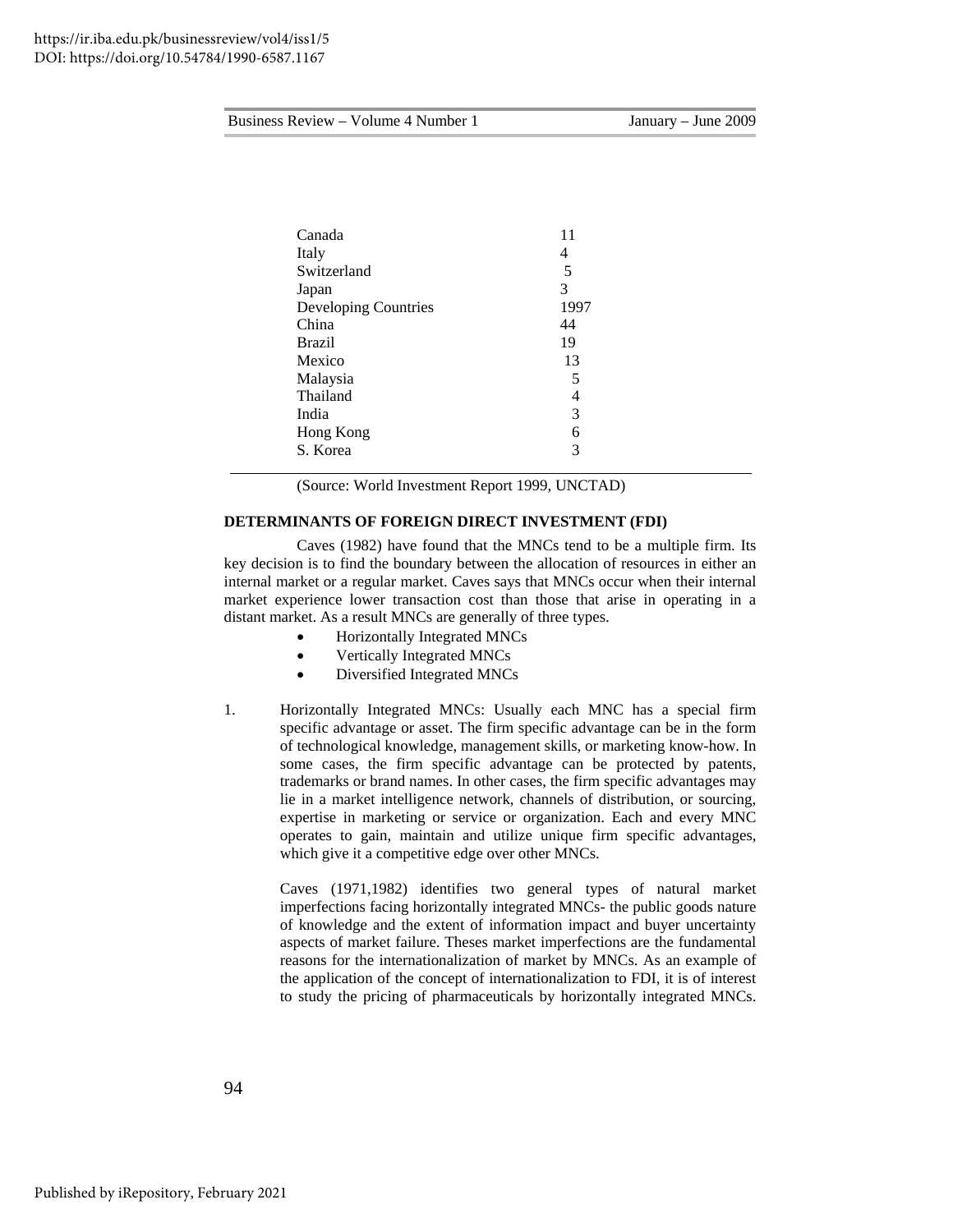There is an externality in the production and pricing of pharmaceuticals. Multinational firms have to incur huge expenditure in R&D. In order to recover these huge cuts; the government gives them patent rights and create conditions for monopoly profit.

2. Vertically Integrated MNCs. The second type of MNCs are vertically integrated MNCs, such as oils, minerals resources firms. In the case of vertically integrated multi-plant firms, the internal market can be used to establish control and minimize transactions costs. This gives another sort of FSA **(abbrev)** to the MNCs. We can consider oil firms as a case study of vertically integrated MNCs.

> Petroleum firms engage in vertical integration in response to both natural and government included market imperfections. Their control over sources of supply and market is justified when an FSA needs to be generated in order to bypass a host of transaction costs involving supply uncertainties, logistics and search costs.

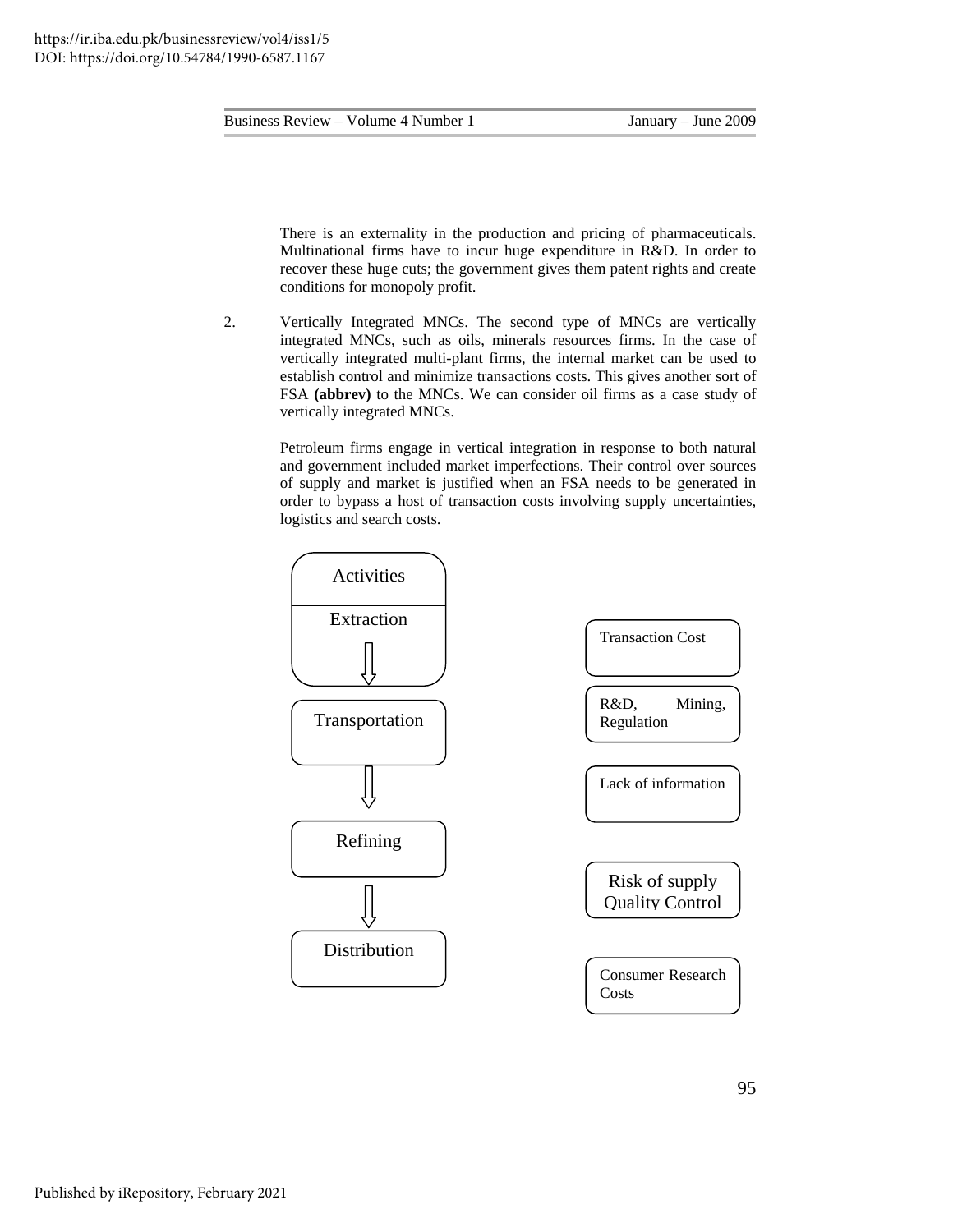#### **VERTICAL INTEGRATION OF OIL MNCs**

**3. DIVERSIFIED MNCS** The third type of multi-plant MNC identified by Caves (1982) is the diversified MNC. Multinational enterprises of this type are explained by the principles of international diversifications. By the very nature of their international operations, MNCs are engaged in risk pooling. They are exposed to less variation in sales than are uni-national firms confined to a single market. Although international diversification is an explanation based on financial factors instead of real asset factors, it is still relevant for FDI; since risk pooling is an excellent reason for cross industry investments.

The version of international diversification of relevance here is that in which market imperfection in the international capital market constraints simple portfolio diversification. Multinational enterprises rather than individuals assemble an efficient world portfolio by buying into the stock markets of various nations. This is because the individual has to bear information and search costs; and has also to consider political risks, exchange risks, and other environmental uncertainties.

The MNC is a potential surrogate vehicle for individual financial assets diversification. Since it is already operating internationally and the business cycles of nation do not move in perfect tandem. The advantages of real asset diversification of MNCs arise since MNCs avoid market imperfections by internationalizations. There is a type of FSA involved in the financial diversification achieved by the specific MNC. Each MNC is a portfolio asset, with an FSA, which is unique to each individual MNC. There has been a close linkage between then role of the MNC as an international diversifier and the growth of FDI in recent years.

The unpredictability of autonomous FDI flows, in both scale and direction, has generated a substantial research effort to identify their major determinants. An extensive literature based generally on three approaches – aggregate econometric analysis, survey appraisal of foreign investors' opinion, and econometric study at the industry level – has failed to arrive at a consensus. This can be partly attributed to the lack of reliable data, particularly at the sectoral level, and to the fact the most empirical work has analysed FDI determinants by pooling of countries that may be structurally diverse. The remainder of this paper is mainly concerned with examining the factors influencing the destination of the investment: host-country determinants, rather than industry-specific factors.

## **SIZE OF MARKET**

Econometric studies comparing a cross section of countries indicate a well-established correlation between FDI and the size of the market (Proxied by the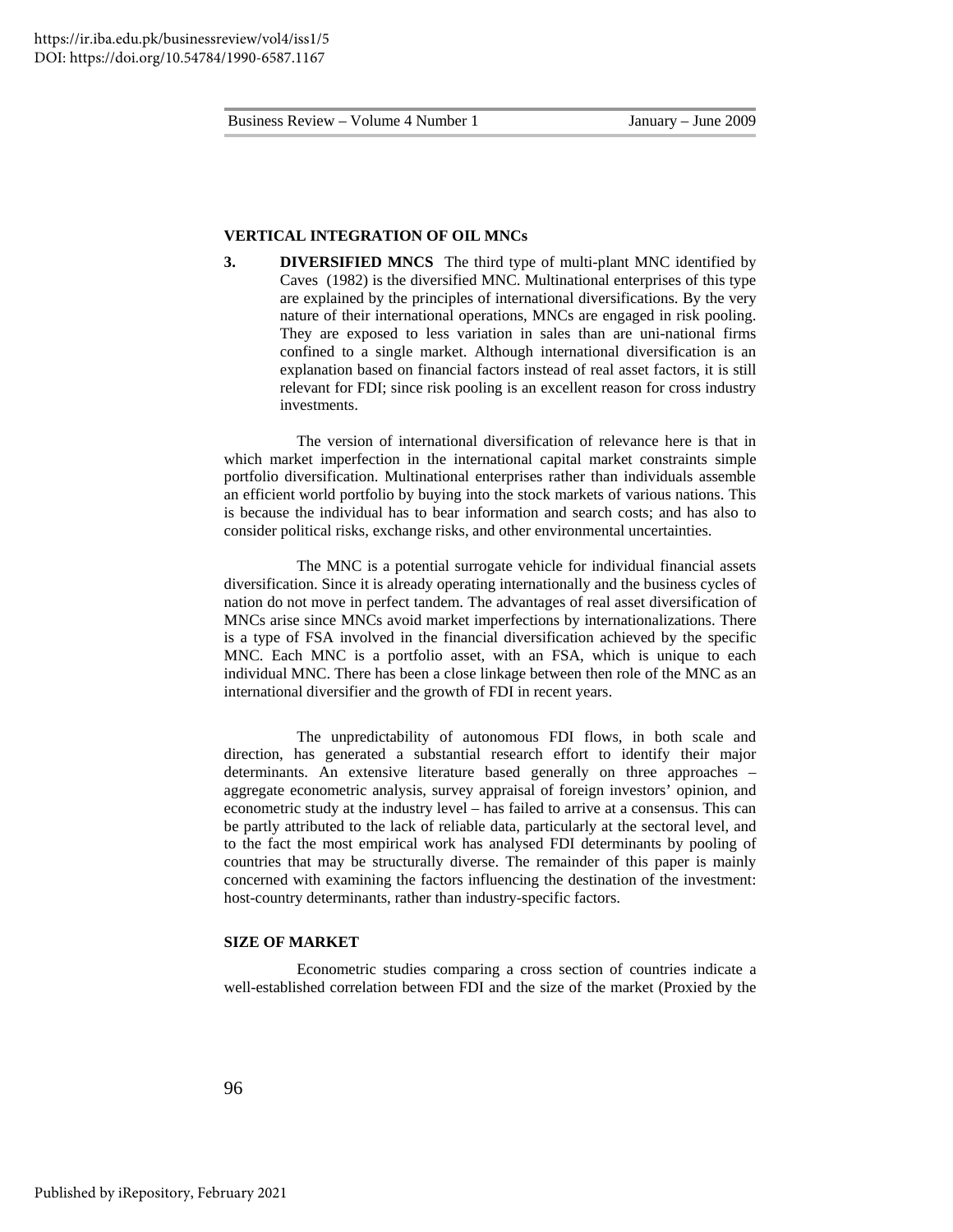size of GDP) as well as some of its characteristics (for example, average income levels and growth rates) Some studies found GDP growth rate to be a significant explanatory variable, while GDP was not; probably indicating that where the current size of national income is very small, increments may have less relevance to FDI decisions than growth performance (as an indicator of market potential). Three is little doubt that the size of China's market explains, in large part, the massive FDI flows it has attracted since the early 1980s. Within China, FDI has been concentrated (over 90%) in the coastal areas. Provincial GNP, reflecting economic development and potential demands, has also been indicated as the major determinant of this concentration (Broadman and Sun, 1997)

For sub-Saharan Africa as a whole, Bhattacharya *et al*. 1996 identifies GDP growth as a major factor. Only three SSA (abbrev) low-income countries are amongst the nine main recipients of FDI flows in recent years (see Table 1), and of these only Nigeria is close to being classified as a large market (according to UNCTAD's benchmark of \$5.5bn GNP). Angola and Ghana (with GNP of \$8.9bn and \$5.5bn in 1995 respectively), received larger proportional FDI flows in 1995 than Nigeria (see Table 2), indicating that small market size need not be a constraint in the case of resource-endowed, export-oriented economies. In fact, extractive industries in the low-income African countries continue to attract foreign investors as they have always done.

In contrast, India, Pakistan and, to a certain extent, Bangladesh, have large markets but received proportionately relatively small (below 1%) FDI flows in 1986 -1995. Some analysts interpret this as evidence of high potential for increased FDI flows in the future; others stress that constraints are still restraining the channeling of foreign investment to these countries.

For the majority of low-income countries, which fail to attract large FDI flows; their small domestic markets are often cited as the main deterrent. Given other economic and political shortcomings, most investors are doubtful about the value of installing a factory unless they can achieve a 'critical mass' for their products. Regional integration is often perceived as a positive means of compensating for small national markets. There is currently no clear evidence of the degree of this influence on FDI flows. Some investors expect positive spillover effects from South Africa and are generally optimistic about economically stronger states.

#### **OPENNESS**

Whilst access to specific markets - judged by their size and growth  $-$  is important, domestic market factors are predictably much less relevant in exportoriented foreign firms. A range of surveys suggests a widespread perception that 'open' economies encourage more foreign investment. One indicator of openness is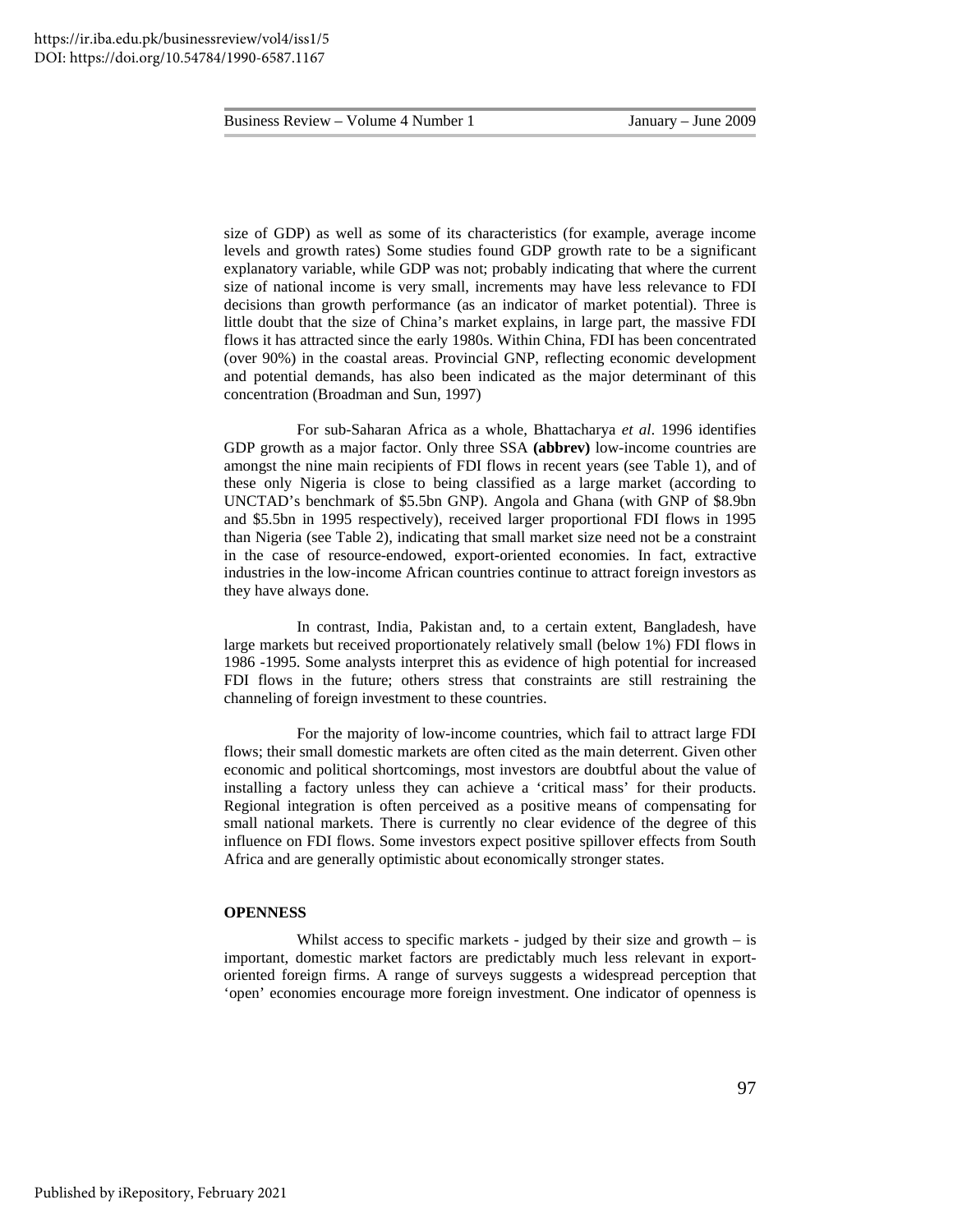the relative size of the export sector. Singh and Jun's 1995 study indicates that exports, particularly manufacturing exports, are a significant determinant of FDI flows and that tests show that there is strong evidence that exports precede FDI flows. China, in particular, has attracted much foreign investment into the export sector. In Bangladesh, on the other hand, foreign investors have been attracted to the manufacturing sector by its lack of quota for textiles and clothing exports to the European Union and US markets. Garment exports, for example, rose from virtually nil in the 1970s to over one-half of its export earnings by the early 1990s. In contrast, most low-income SSA economies have remained more inward oriented.

#### **LABOUR COSTS AND PRODUCTIVITY**

Empirical research has also found relative labour costs to be statistically significant, particularly for foreign investment in labour-intensive industries and for export-oriented subsidiaries. The decision to invest in China, for example, has been heavily influenced by the prevailing low wage rate. The rapid growth in FDI to Vietnam has also been attributed primarily to the availability of low-cost labour. In India, in contrast, labour market rigidities and relatively high wages in the formal sector have been reported as deterring any significant inflows into the export sector in particular.

However, when the cost of labour is relatively insignificant (when wage rates vary little from country to country), the skills of the labour force are expected to have an impact on decisions about FDI location. Productivity levels in sub-Saharan Africa are generally lower than in low-income Asian countries, and attempts to redress the skill shortage by importing foreign workers have been frustrated by restrictions and delays in obtaining work permits. The lack of engineers and technical staff in these countries is reported as holding back potential foreign investment, especially in manufacturing, it lessens the attractiveness of investing in productive sectors.

#### **POLITICAL RISK**

The ranking of political risk among FDI determinants remains somewhat unclear. Where the host country possesses abundant natural resources, no further incentive may be required, as is seen in politically unstable countries such as Nigeria and Angola, where high returns in the extractive industries seem to compensate of political instability. In general, so long as the foreign company is confident of being able to operate profitably without undue risk to its capital and personnel, it will continue to invest. Large mining companies, for example, overcome some of the political risks by investing in their own infrastructure maintenance and their own security forces. Moreover, these companies are limited neither by small local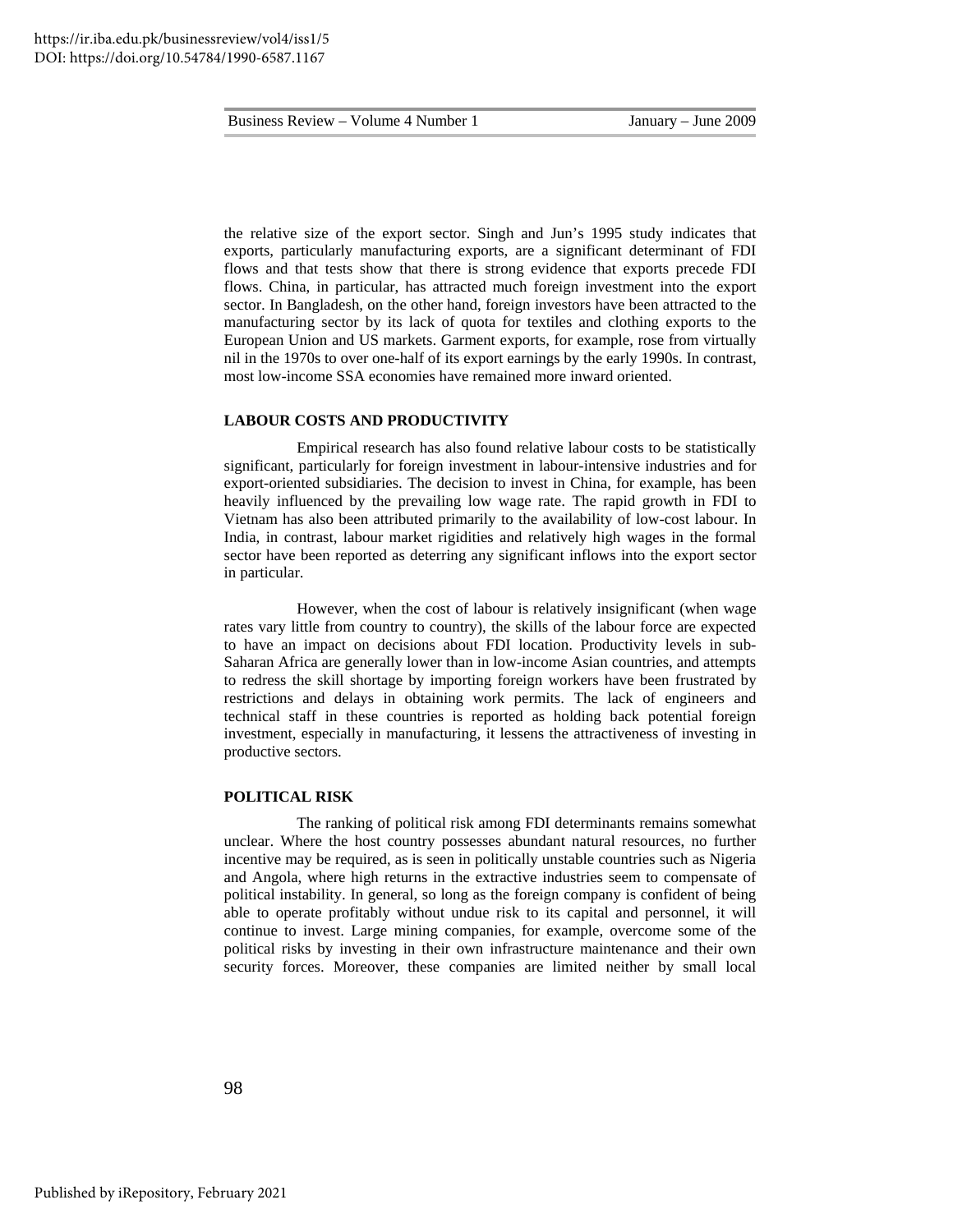| Business Review $-$ | Volume 4 Number |
|---------------------|-----------------|
|---------------------|-----------------|

markets nor by exchange-rate risks since they tend to sell almost exclusively on the international market at hard currency prices.

Specific proxy variable (e.g. number of strikes and riots, work days lost, etc.) has proved significant in some studies; but these quantitative estimates can capture only some aspects of the qualitative nature of political risk. Surveys carried out in South Asia and sub-Saharan Africa appear to indicate that political instability, expressed in terms of crime level, riots, labour disputes and corruption, is an important factor restraining substantial foreign in investment.

#### **INFRASTRUCTURE**

 Infrastructure covers many dimensions, ranging from roads, ports, railways and telecommunication systems to institutional development (e.g. accounting, legal services, etc.). Studies in China reveal the extent of transport facilities and the proximity to major ports as having a significant positive effect on the location of FDI within the country. Poor infrastructure can be seen, however, as both an obstacle and an opportunity for foreign investment. For the majority of lowincome countries, it is often cited as one of the major constraints. But foreign investors also point to the potential for attracting significant FDI if host governments permit more substantial foreign participation in the infrastructure sector. Recent evidence seems to indicate that, although telecommunications and airlines have attracted FDI flows (e.g. to India and Pakistan), other more basic infrastructure such as road building remains unattractive, reflecting both the low returns and high political risks of such investments.

Surveys in sub-Saharan Africa indicate that poor accounting standards, inadequate disclosure and weak enforcement of legal obligations have damaged the credibility of financial institutions to the extent of deterring foreign investors. Bad roads, delays in shipments of goods at ports and unreliable means of communication have added to these disincentives.

#### **INCENTIVES AND OPERATING CONDITIONS**

Removing restrictions and providing good business operating conditions are generally believed to have a positive effect. In China, the 'open-door' policy and enhanced incentives for investing in the special economic zones contributed to the initial influx of FDI. Further incentives, such as the granting of equal treatment to foreign investors in relation to local counterparts and the opening up of new markets (e.g. air transport, retailing, banking), have been reported as important factors in encouraging FDI flows in recent years.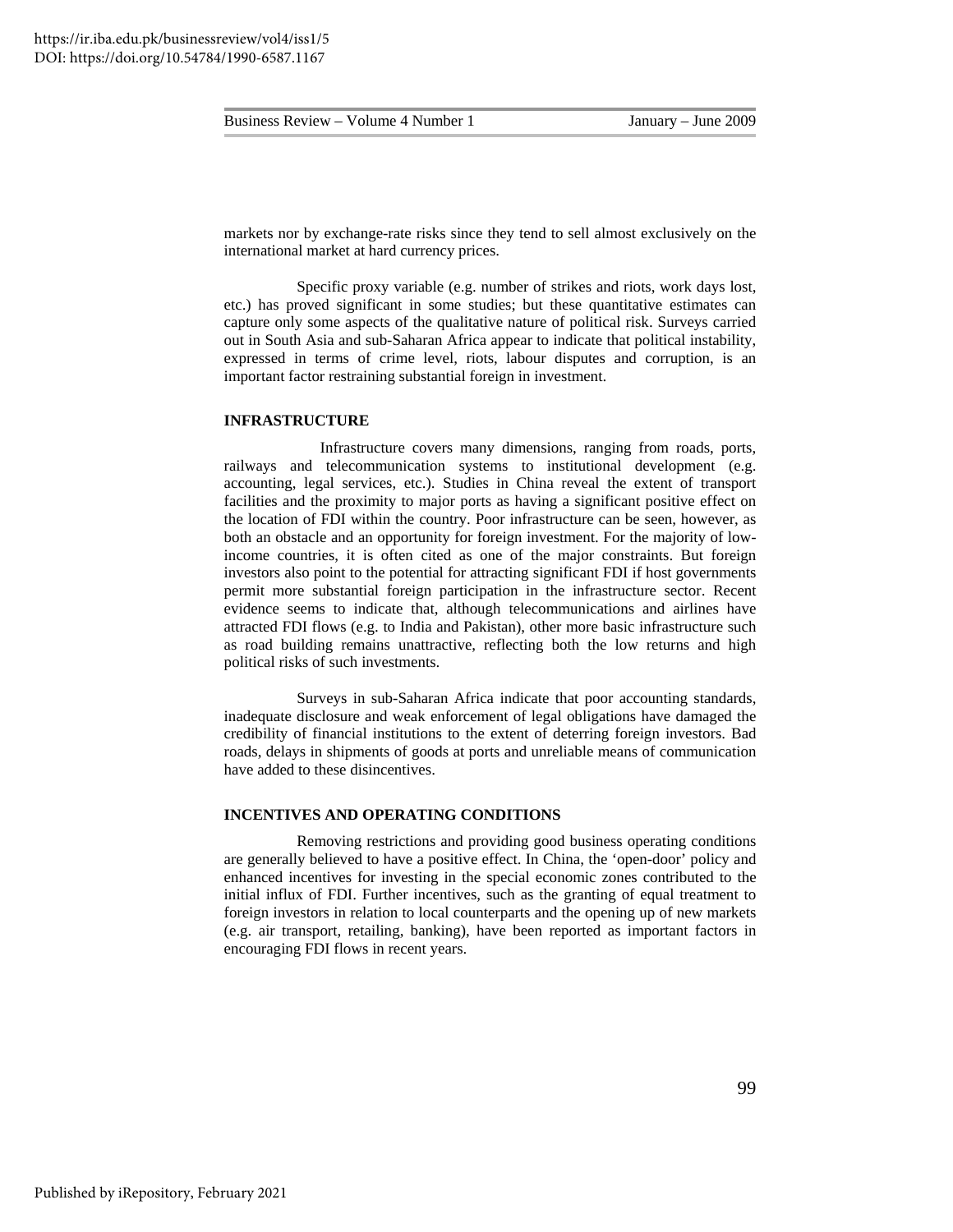The Indian Government has recently relaxed most of the regulations regarding foreign investment. This is seen as contributing to the increased FDI flows in the last couple of years. However, the lack of transparency in investment approval procedures and an extensive bureaucratic system are still deterring foreign investors; hence the relatively low FDI/GNP ratios. In 1991, Bangladesh and Pakistan implemented reforms allowing foreign investors to operate with 100% foreign ownership but still failed to attract significant flows (as a proportion of GNP) because of political instability and an overextended bureaucracy. Nigeria, in contrast, continues to attract foreign investment as an oil-exporting country despite its erratic and relatively inhospitable policies. With regard to the remaining low-income countries with small FDI inflows, surveys indicate that the lack of a clear-cut policy with respect to foreign investment and excessive delays in approval procedures are amongst the most important deterrents. Although a number of African countries setup 'one-stop investment ships' during the 1980s in order to simplify approval procedures, the increased workload created bottlenecks.

## **PRIVATISATION**

Though privatization has attracted some foreign investment flows in recent years (e.g. Nigeria in 1993 and Ghana in 1995), progress is still slow in the majority of low-income countries, partly because the divestment of state assets is a highly political issue. In India, for example, organised labour has fiercely resisted privatization or other moves, which threaten existing jobs and workers' rights. At a regional level, 1994 figures show 15% of FDI flows to Latin America as derived from privatization, but only 8.8% in sub-Saharan Africa and 1.1% in South Asia. A number of structural problems are constraining the process of privatization. Financial markets in most low-income countries are slow to become competitive; they are characterized by inefficiencies, lack of depth and transparency and the absence of regulatory procedure. They continue to be dominated by government activity and are often protected from competition. Existing stock markets are thin and illiquid and securitised debt is virtually non-existent. An under-developed financial sector of this type inhibits privatization and discourages foreign investors.

Over the last 25 years, FDI in low-income countries has been highly concentrated in three countries, China, Nigeria and India. Large market size, low labour costs and high returns in natural resources are amongst the major determinants in the decision to invest in these countries. New major destinations for FDI flows in the 1990s include Vietnam, Ghana and Bangladesh. Given the easier access to their markets, motives for investment in these economies are mainly determined by the low cost of labour and the availability of natural resources.

For the vast majority of low-income countries, however, FDI is minimal. The structural weaknesses of these economies, the inefficiencies of their small

100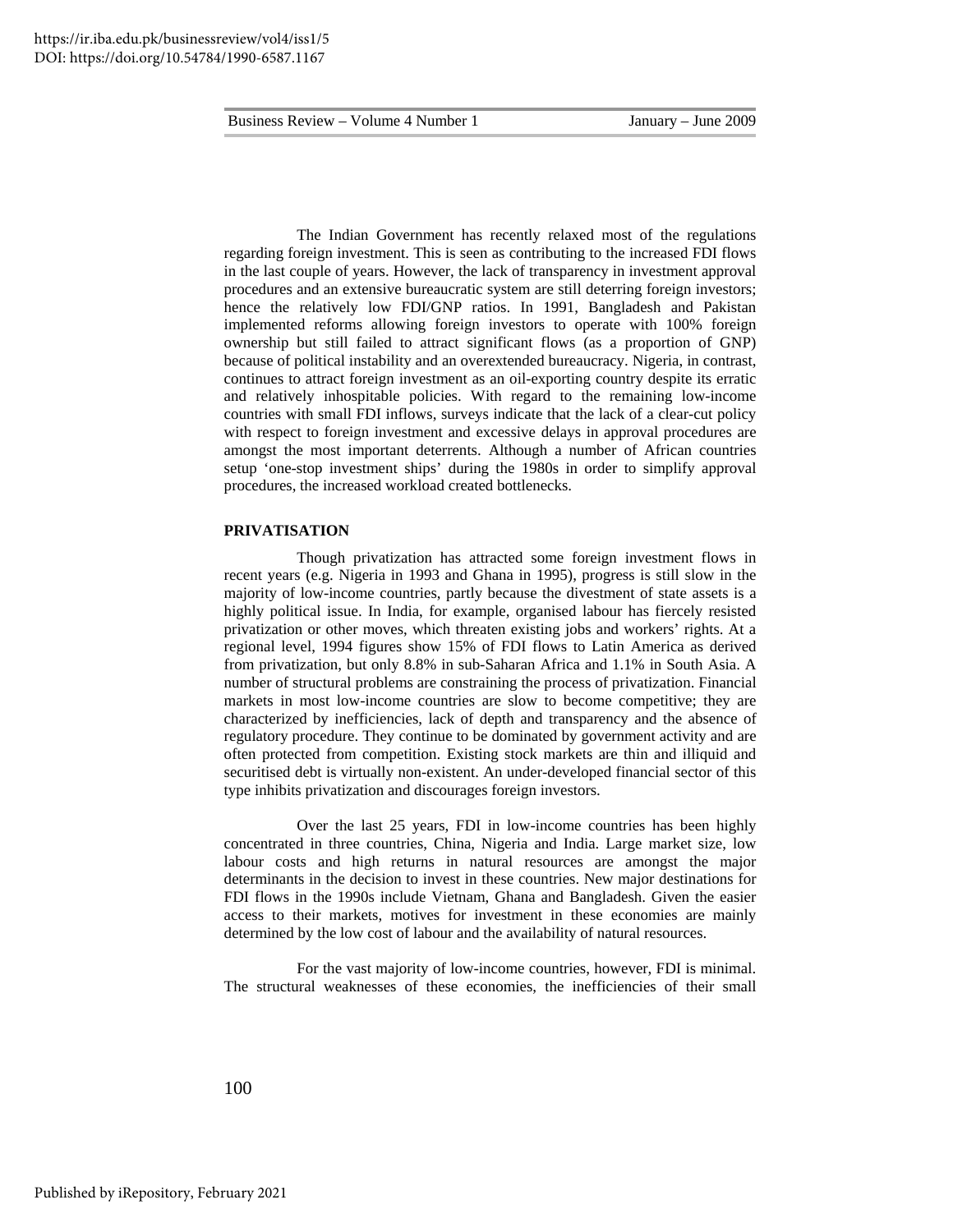markets, their skill shortages and weak technological capabilities, are all characteristics that depress the prospective profitability of investment. These factors also make it less worthwhile for potential international investors to incur the costs of a serious examination of local investment opportunities, thus leading to informational inefficiencies. The financing requirements of economic growth in these countries are therefore unlikely to be fulfilled by private capital inflows. Until these constraints on possible investment are addressed, they are likely to continue to rely heavily on receipt of foreign aid.

## **DESTINATION INDIA**

 FDI flows to developing countries are in rising mood and India is the hot destination in today's FDI culture. The country offers to any MNC, a vast market, a strong legal system, well developed capital market, a class of private sector partners, high quality of human resources, dedicated and hard working peoples, and a vast majority of English speaking managers who can well manage and operate business.

India has a well-entrenched democratic set up and perhaps India is the only country that has come out of the 40 years old socialist trap successfully. Most of Asia has done it at the cost of or in the absence of democracy.

India is also blessed with two separate sets of variables that attract the attention of the global investors. The first group is made of what is called the institutional background of an attractive investment climate. The second group is more directly related to doing business with a country's supply of economic and human resources.

#### **1**. **THE INSTITUTIONAL BACKGROUND**

India has the following well defined, established and ever growing institutions that are attracting the foreign investors.

(a) Political and macroeconomic stability: This is the most important prerequisite for non –footloose foreign investors. Investors in general are deterred by risk; moreover they need to be able to evaluate their investment return on a medium to long-term period.

 India in recent past has been able to show to the rest of the world that we are economically and politically stable. There have been no frequent changes in the political system at the center and the economic environment is also conducive for the investors. These two factors alone have resulted in more foreign investor's attraction.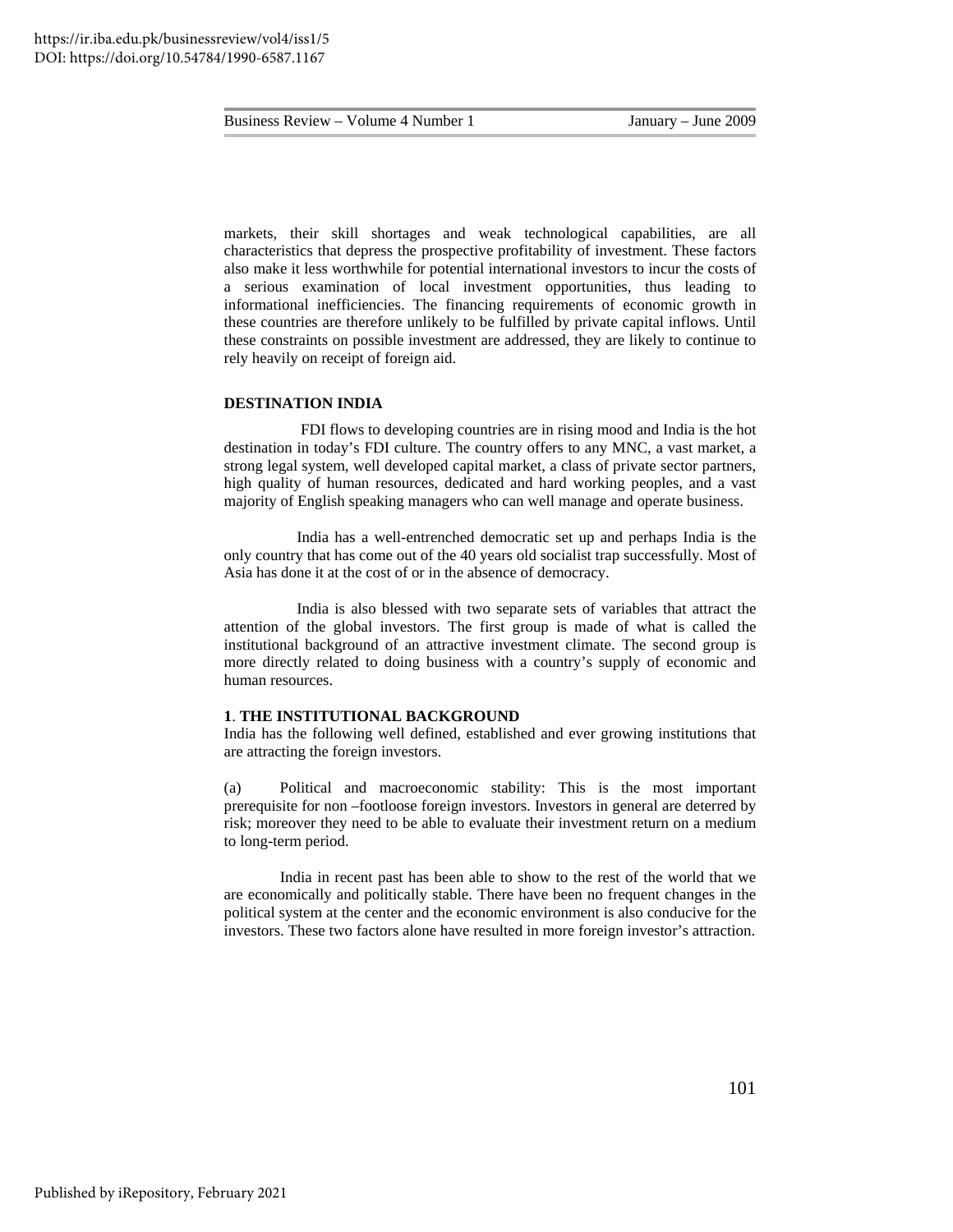(b) A transparent stable and non-discriminatory legal and regulatory environment. The country is showing a sign of improvement in legal system and the rules are made as per the international code of conduct.

(c) Finally, bureaucratic procedures and institutional rigidities are diminishing or rather strictly banned. The administrative procedures are made simple and easy in order to attract more and more foreign investors. Several anti corruption units are working round the corner to eliminate the bribery system, which used to be a major hurdle in the ways of multinationalisation and globalisation.

**2**. **THE ECONOMIC AND SOCIAL BACKGROUND** In recent past, India has been able to make economic and social system stable. According to D.Ricardo's inquiry findings, there are five main groups of economic and social factors that are necessary to make a country attractive.

(a) A big and growing market: India is very big and the most growing market with a huge population of over one billion. Along with India, there is regional market like SAFTA, which is recently signed (2005) between the Asian members, which is also attracting a huge amount of FDI because they have free access to a very big regional market being members of SAFTA. The rate of growth of market size is also growing which is good sign for the foreign investors.

(b) An efficient communication system is a key factor for MNCs to efficiently operate far-flung subsidiaries in the rest of the world as well as the home office. Subsidiaries need to be able, on a day-to-day basis, to send and receive faxes, email and make telephone calls. They also need proper transportation links both within the country and to the outside world.

 There has been communication revolution in India and the connections are provided to even the remotest part of the country. A number of key players in the field of telephone have entered both from within the country and outside the country. The major cities of India are well connected with air routes, surface routes, rail routes and even sea routes. These all characteristics are attracting the foreign investors.

(c) **QUALIFIED AND SKILLED LABOURS** Another most vital factor that attracts the foreign investors is the availability of the qualified and skilled labour force. Cheap labour was playing a dominant role in the 1960's and 1970's when most MNCs were following a vertical outsourcing strategy. Today, all the firms stress that the availability of qualified manpower, particularly for middle ranking and senior technical position, is a major consideration. Most of the subsidiaries are using the same sophisticated technology as that employed in the home country units. The presence of sophisticated and specialized engineers, management graduates,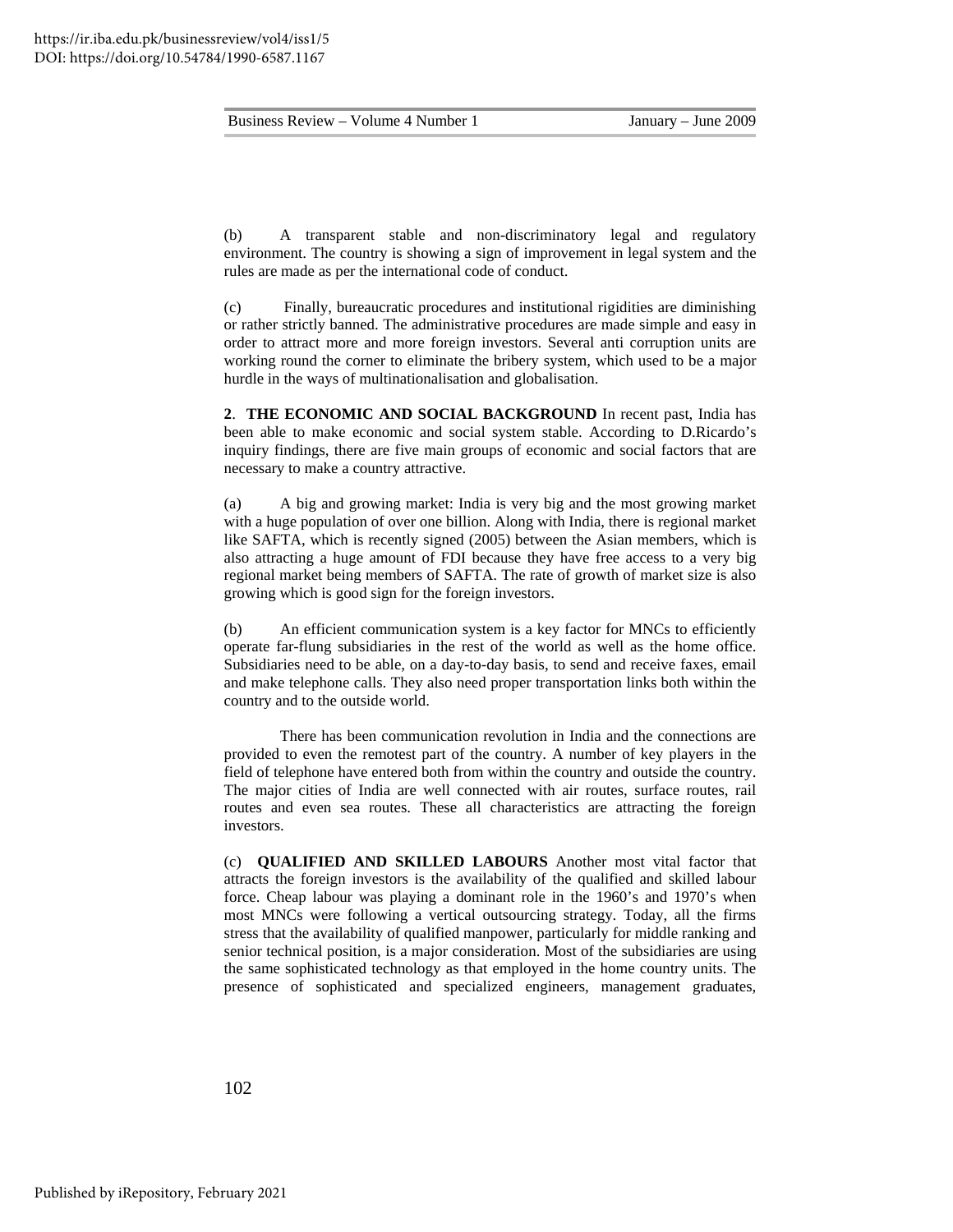computer professionals, technicians and scientists are reasons for the attraction of FDI.

(d) The presence of efficient local firms is also a huge source of attraction for the foreign investors.

(e) India way back in 1956, adopted the principle to promote the private sectors along with the public sectors. Privatization programmes are also an investment opportunity for most of the firms investing in foreign countries. India is becoming the hub of the privatisation and as a result of this the foreign investors are getting lured to this country.

(f) Fiscal incentive: India has brought a radical change in its fiscal policies and all kinds of taxes are modified and readjusted as per the international standard and norms.

| <b>Strength</b>                             | <b>Scale</b> | Rank |
|---------------------------------------------|--------------|------|
| <b>Stock Market:</b>                        |              |      |
| Stock market is important for new financing | 5.42         | 13   |
| <b>Science and Engineering</b>              |              |      |
| Schools excel in basic and Maths            | 5.27         | 16   |
| Country has a large pool of competent       |              |      |
| Scientists & Engineers                      | 6.37         | 1    |
| Engg. As a profession greatly attracts      |              |      |
| Young talent                                | 6.26         | 1    |
| <b>Labour force:</b>                        |              |      |
| Country has first class business schools    |              |      |
| to train mangers                            | 5.05         | 8    |
| Country has an abundant labour              | 6.77         | 1    |
| <b>Rule of law:</b>                         |              |      |
| Judiciary is the independent of Govt.       | 5.40         | 9    |
| Companies with court ruling is high         | 5.37         | 14   |
| Firms have recourse to courts               |              |      |
| for challenging Govt. Actions               | 5.56         | 1    |
|                                             |              |      |

India's strength and weakness can be discussed as below: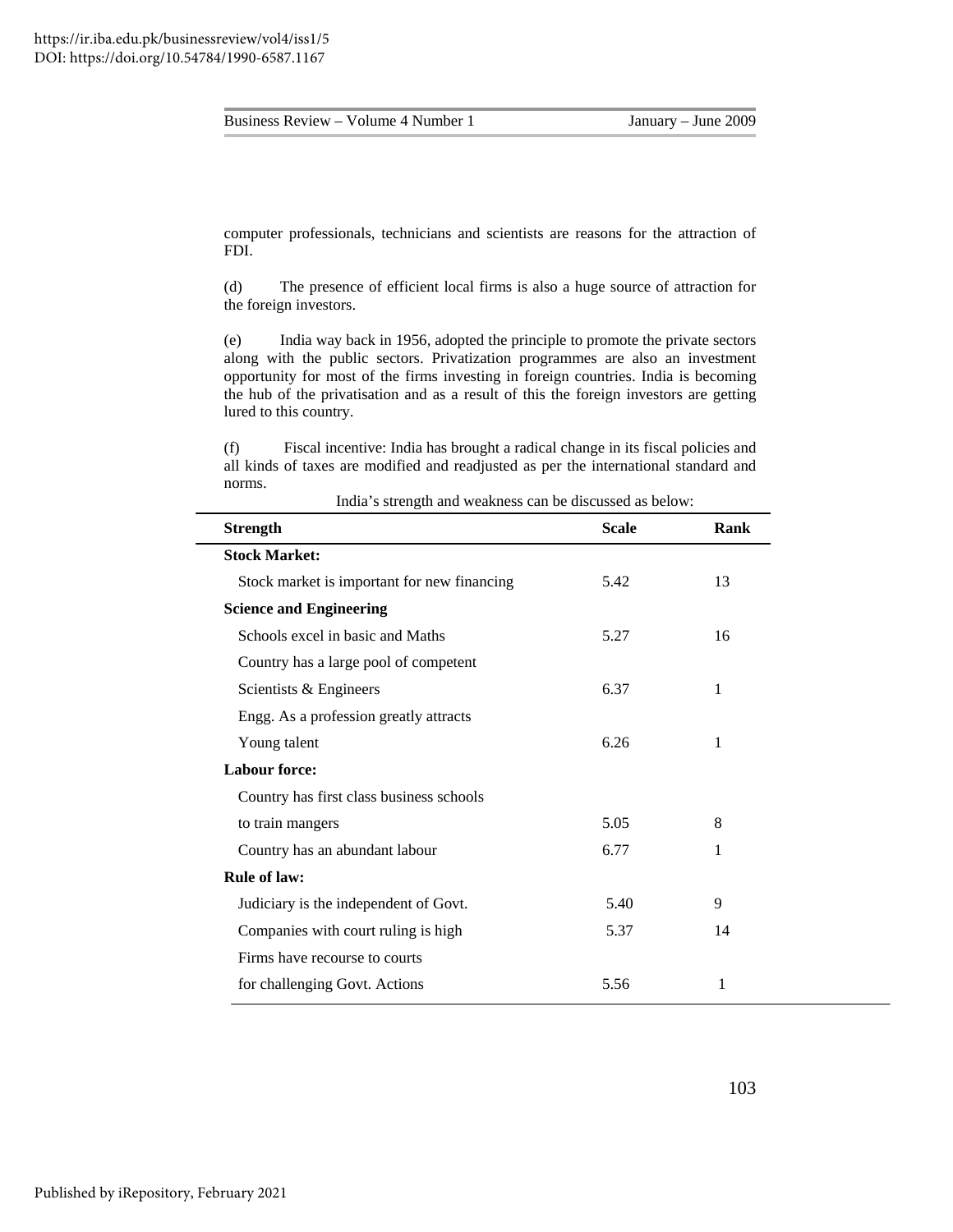| <b>Financial markets:</b><br>Citizens prohibited from investing<br>in foreign stocks<br>1.60<br>53<br>Financial sectors sophistication is lower<br>than international norms<br>2.74<br>43<br>50<br>Venture capital is scarce<br>2.63<br>Public administration<br>Administrative regulations that constrain |
|------------------------------------------------------------------------------------------------------------------------------------------------------------------------------------------------------------------------------------------------------------------------------------------------------------|
|                                                                                                                                                                                                                                                                                                            |
|                                                                                                                                                                                                                                                                                                            |
|                                                                                                                                                                                                                                                                                                            |
|                                                                                                                                                                                                                                                                                                            |
|                                                                                                                                                                                                                                                                                                            |
|                                                                                                                                                                                                                                                                                                            |
|                                                                                                                                                                                                                                                                                                            |
|                                                                                                                                                                                                                                                                                                            |
| Business are pervasive<br>2.90<br>47                                                                                                                                                                                                                                                                       |
| 2.68<br>Govt. subsidies keep old industries alive<br>52                                                                                                                                                                                                                                                    |
| 43<br>Civil service is subject to political pressure<br>2.65                                                                                                                                                                                                                                               |
| 48<br>Tax evasion is rampant<br>2.27                                                                                                                                                                                                                                                                       |
| <b>Infrastructures:</b>                                                                                                                                                                                                                                                                                    |
| Overall infrastructure is far worse than                                                                                                                                                                                                                                                                   |
| major trading partners<br>1.92<br>53                                                                                                                                                                                                                                                                       |
| Port facilities are underdeveloped<br>53<br>2.18                                                                                                                                                                                                                                                           |
| Country suffers from severe power shortages<br>53<br>1.95                                                                                                                                                                                                                                                  |
| <b>Labour Regulations:</b>                                                                                                                                                                                                                                                                                 |
| Average workers are unproductive<br>51<br>2.94                                                                                                                                                                                                                                                             |
| Extra payments connected with permits                                                                                                                                                                                                                                                                      |
| and licensee are common<br>2.79<br>48                                                                                                                                                                                                                                                                      |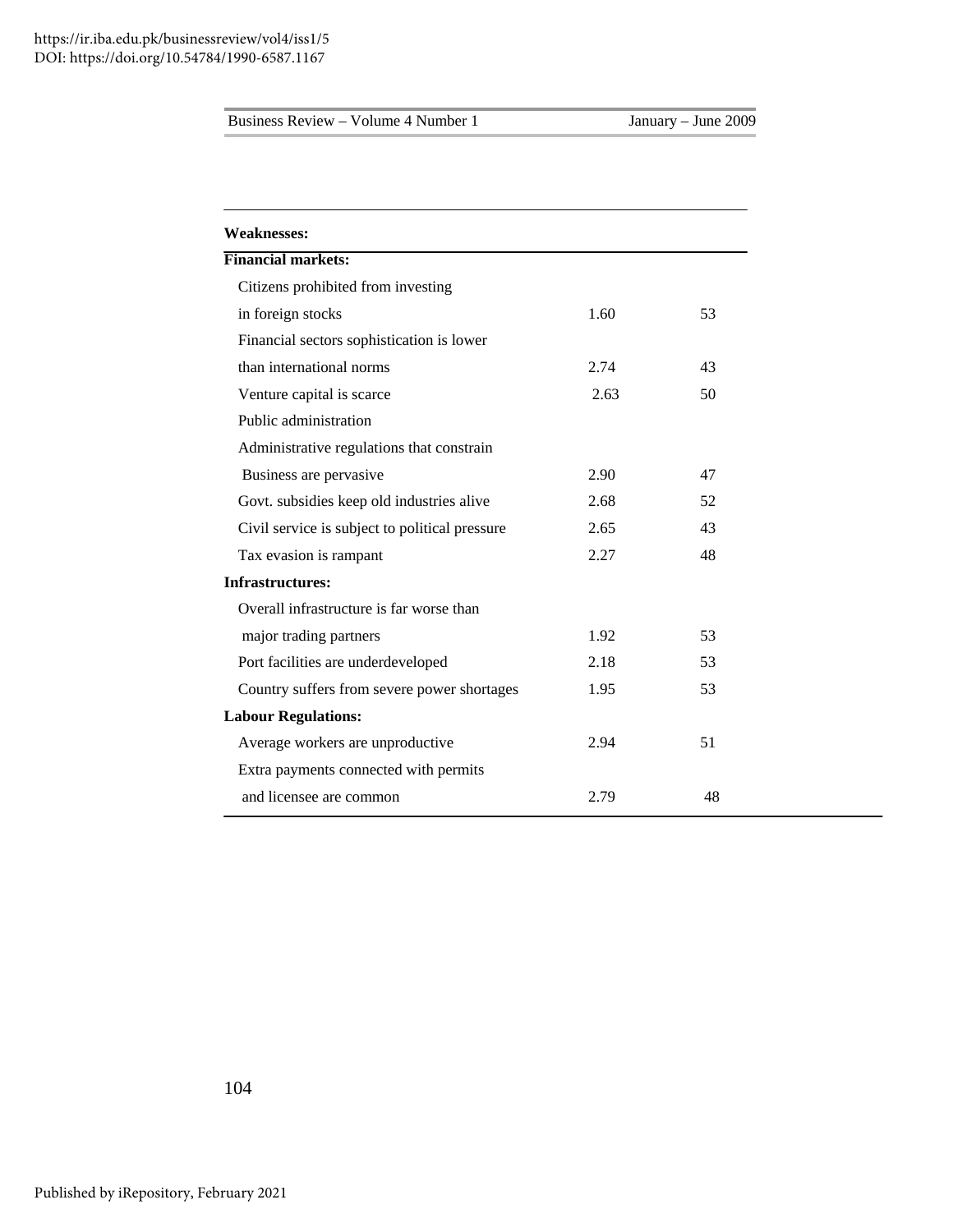## **FDI INFLOW A. Cumulative FDI Equity Inflow (equity capital components only):**

| 1.                          | Cumulative amount of FDI inflow                                         | Rs. 2,32,041            | US\$54,628                   |
|-----------------------------|-------------------------------------------------------------------------|-------------------------|------------------------------|
|                             | (from August 1991 to March 2007)                                        | Crore                   | Million                      |
| $\mathcal{D}_{\mathcal{L}}$ | Amount of FDI inflow During<br>2007-08 (from April to<br>February 2008) | Rs. 80,732 Crore        | <b>US\$ 20136</b><br>Million |
| 3.                          | Cumulative amount of FDI inflows<br>updated Up to February 2008)        | Rs. 3, 12, 773<br>Crore | <b>US\$74764</b><br>Million  |

Note:- FDI inflow include amount received on account of advances pending for issue of share for the year 1999 to 2004

## **B. FDI Equity Inflow during Financial Year 2007-2008**

| Financial Year 2007-2008     | Amount of FDI inflow |                   |  |  |  |
|------------------------------|----------------------|-------------------|--|--|--|
| (April –March)               | (in Rs. Crore)       | (in US\$ million) |  |  |  |
| April 2007                   | 6,538                | 1,551             |  |  |  |
| May 2007                     | 8,642                | 2,120             |  |  |  |
| June 2007                    | 5,048                | 1,238             |  |  |  |
| <b>July 2007</b>             | 2,849                | 705               |  |  |  |
| August 2007                  | 3394                 | 831               |  |  |  |
| September 2007               | 2876                 | 713               |  |  |  |
| October 2007                 | 8008                 | 2027              |  |  |  |
| November 2007                | 7353                 | 1864              |  |  |  |
| December 2007                | 6146                 | 1558              |  |  |  |
| 2007-2008 (up to             | 80732                | 20136             |  |  |  |
| February 2008)               |                      |                   |  |  |  |
| 2006-2007 (upto February     | 53734                | 11888             |  |  |  |
| 2007)                        |                      |                   |  |  |  |
| <b>%age growth over last</b> | $(+)50%$             | $(+)69%$          |  |  |  |
| vear                         |                      |                   |  |  |  |

## **C. FDI Equity Inflow during Calendar Year 2008**

| Calendar Year 2008                | Amount of FDI inflow |                   |  |  |  |
|-----------------------------------|----------------------|-------------------|--|--|--|
|                                   | (in Rs. Crore)       | (in US\$ million) |  |  |  |
| Year 2008 (up to February         | 29489                | 7437              |  |  |  |
| 2008)                             |                      |                   |  |  |  |
| Year 2007 (up to February         | 11595                | 2619              |  |  |  |
| 2007                              |                      |                   |  |  |  |
| <b>%age growth over last year</b> | $(+)154%$            | $(+)185%$         |  |  |  |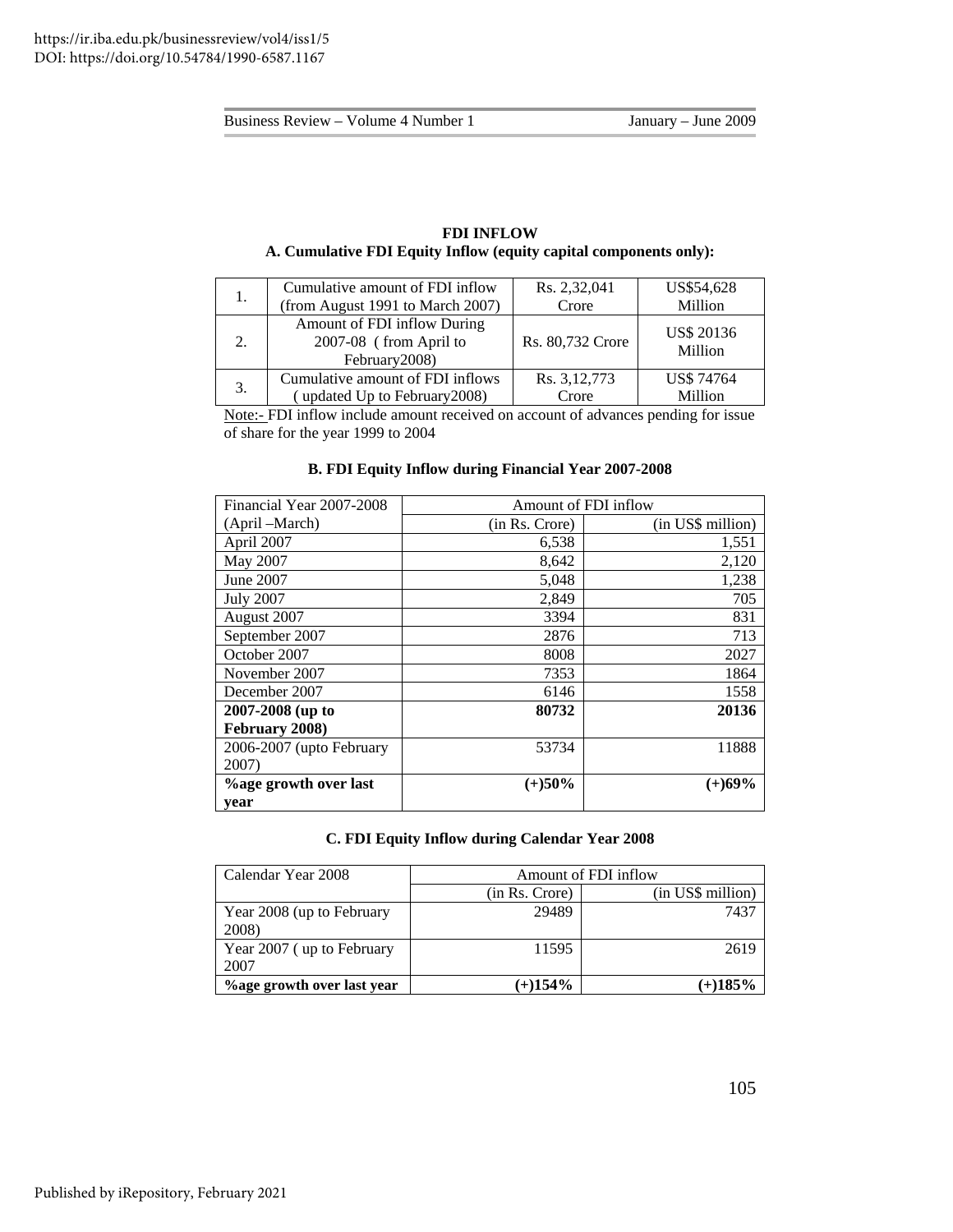| D. SHARE OF TOP INVESTING COUNTRIES FDI EQUITY INFLOW |  |  |  |  |  |
|-------------------------------------------------------|--|--|--|--|--|
| (Financial year- wise):                               |  |  |  |  |  |
|                                                       |  |  |  |  |  |

| Ran          | Country                 | 2004-  | $2005 -$ | 2006-   | 2007-   | Cumulativ  | %age    |
|--------------|-------------------------|--------|----------|---------|---------|------------|---------|
| k            |                         | 05     | 06       | 07      | 08      | e Inflows  | with    |
|              |                         | (April | (April   | (April  | (April  | (from      | total   |
|              |                         |        |          |         | $-Dec.$ | Apr2000 to | Inflow  |
|              |                         | March  | March    | March)  |         | Dec07)     | $s$ (in |
|              |                         |        |          |         |         |            | term of |
|              |                         |        |          |         |         |            | rupees) |
| $\mathbf{1}$ | Mauritius               | 5141   | 11441    | 28759   | 22435   | 88,325     | 44.46   |
|              |                         | (1129) | (2570)   | (6363)  | (5564)  | (20104)    |         |
| 2.           | <b>USA</b>              | 3005   | 2210     | 3861    | 2540    | 18121      | 9.12    |
|              |                         | (669)  | (502)    | (856)   | (627)   | (4070)     |         |
| 3.           | $\mathbf{U}.\mathbf{K}$ | 458    | 1164     | 8389    | 1103    | 15478      | 7.79    |
|              |                         | (101)  | (266)    | (1878)  | (274)   | (3461)     |         |
| 4.           | Netherland              | 1217   | 340      | 2905    | 2101    | 11243      | 5.76    |
|              | S                       | (267)  | (76)     | (644)   | (525)   | (2535)     |         |
| 5.           | Japan                   | 575    | 925      | 382     | 2630    | 8629       | 4.34    |
|              |                         | (126)  | (208)    | (85)    | (637)   | (1948)     |         |
| 6.           | Singapore               | 822    | 1218     | 2662    | 5632    | 11438      | 5.76    |
|              |                         | (184)  | (275)    | (578)   | (1411)  | (2695)     |         |
| 7.           | Germany                 | 663    | 1345     | 540     | 1195    | 5859       | 2.95    |
|              |                         | (145)  | (303)    | (120)   | (293)   | (1323)     |         |
| 8.           | France                  | 537    | 82       | 528     | 358     | 3159       | 1.59    |
|              |                         | (117)  | (18)     | (117)   | (89)    | (705)      |         |
| 9.           | Switzerland             | 353    | 426      | 257     | 861     | 2792       | 1.41    |
|              |                         | (77)   | (96)     | (56)    | (211)   | (634)      |         |
| 10.          | South                   | 157    | 269      | 321     | 133     | 3366       | 1.57    |
|              | Korea                   | (35)   | (60)     | (71)    | (33)    | (855)      |         |
|              | <b>Total FDI</b>        | 17138  | 24613    | 70630   | 51234   | 222680     | --      |
|              | <b>INFLOW</b>           | (3754) | (5546)   | (15726) | (12699) | (50628)    |         |
|              |                         |        |          |         |         |            |         |

106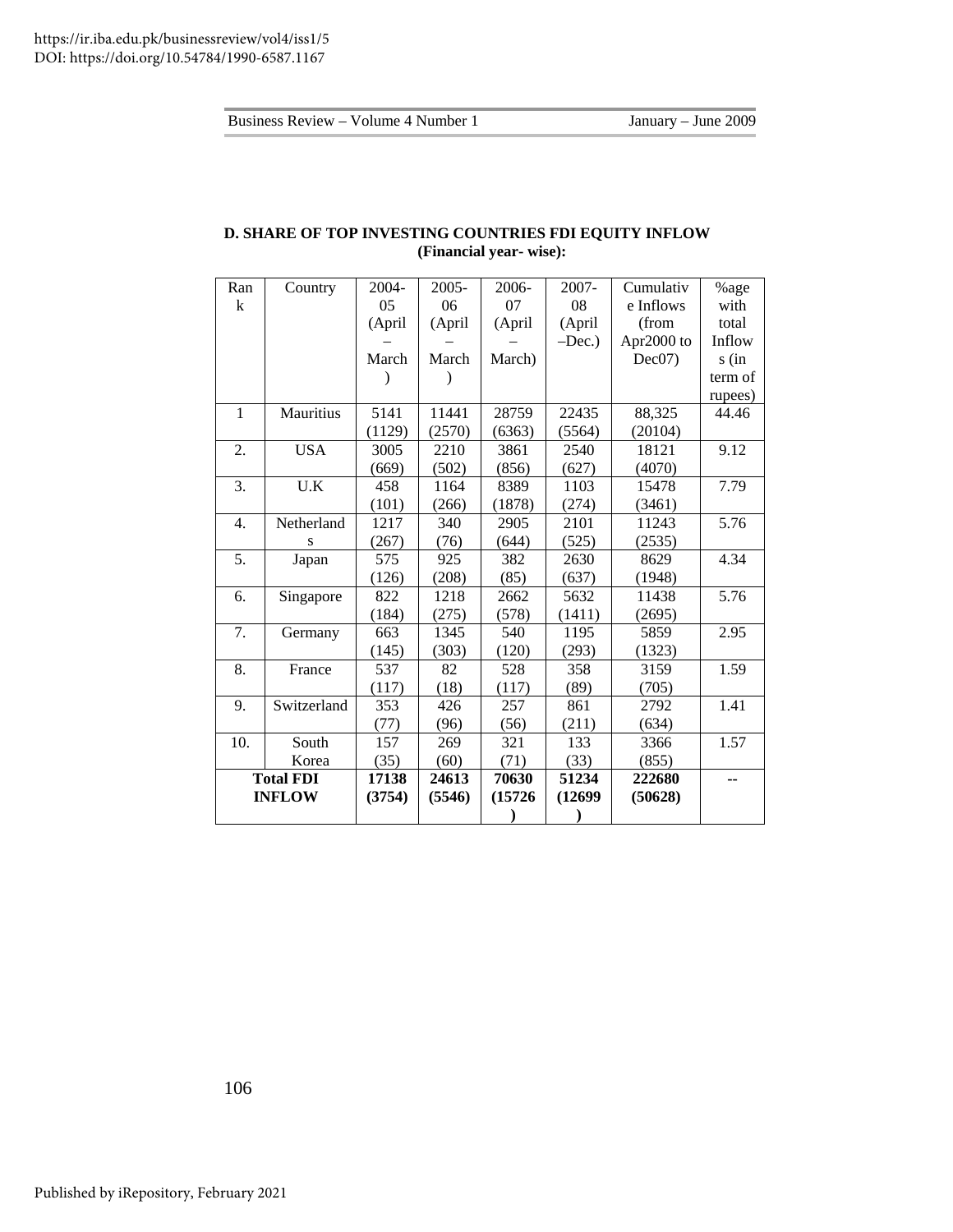| Rank             | Sector                                           | $2004 -$<br>0 <sub>5</sub><br>(April<br>March) | $2005 -$<br>06<br>(April<br>March) | $2006 -$<br>07<br>(April<br>March) | $2007 -$<br>08<br>(April<br>$-$ Feb) | Cumulative<br><b>Inflows</b><br>(from<br>April 2000<br>to Feb<br>2008) | %age<br>with<br>total<br>Inflows<br>(in<br>term of<br>rupees) |
|------------------|--------------------------------------------------|------------------------------------------------|------------------------------------|------------------------------------|--------------------------------------|------------------------------------------------------------------------|---------------------------------------------------------------|
| 1                | Service Sector<br>(Financial & Non<br>Financial) | 1986<br>(444)                                  | 2399<br>(543)                      | 21047<br>(4664)                    | 6442<br>(1557)                       | 40844<br>994430                                                        | 22.42%                                                        |
| 2.               | Computer software<br>& hardware                  | 2441<br>(539)                                  | 6172<br>(1375)                     | 11786<br>(2614)                    | 5476<br>(1373)                       | 32020<br>(7241)                                                        | 14.03%                                                        |
| 3.               | Telecommunications                               | 570<br>(125)                                   | 2776<br>(624)                      | 2155<br>(478)                      | 4846<br>(1198)                       | 16491<br>(3778)                                                        | 7.23%                                                         |
| $\overline{4}$ . | Construction<br>Activities                       | 696<br>(152)                                   | 667<br>(151)                       | 4424<br>(985)                      | 6119<br>(1527)                       | 12515<br>(2947)                                                        | 5.49%                                                         |
| 5.               | Housing & Real<br>Estate                         | $\theta$<br>(0)                                | 171<br>(38)                        | 2121<br>(467)                      | 7186<br>(1792)                       | 9598<br>(2324)                                                         | 4.21%                                                         |
| 6.               | Automobile Industry                              | 559<br>(122)                                   | 630<br>(143)                       | 1254<br>(276)                      | 2204<br>(553)                        | 9363<br>(2115)                                                         | 4.10%                                                         |
| 7.               | Power                                            | 241<br>(53)                                    | 386<br>(87)                        | 713<br>(157)                       | 2003<br>(503)                        | 7755<br>(1741)                                                         | 3.40%                                                         |
| 8.               | Drugs &<br>Pharmaceuticals                       | 1343<br>(292)                                  | 760<br>(172)                       | 970<br>(215)                       | 1326<br>(334)                        | 5607<br>(1276)                                                         | 2.46%                                                         |
| 9.               | Metallurgical<br>Industries                      | 836<br>(182)                                   | 6540<br>(147)                      | 7866<br>(173)                      | 3856<br>(971)                        | 6519<br>(1557)                                                         | 2.86%                                                         |
| 10.              | Chemicals                                        | 909<br>(198)                                   | 1731<br>(390)                      | 930<br>(205)                       | 868<br>(216)                         | 6091<br>(1373)                                                         | 2.67%                                                         |

## **E. SECTORS ATTRACTING HIGHEST FDI EQUITY INFLOWS**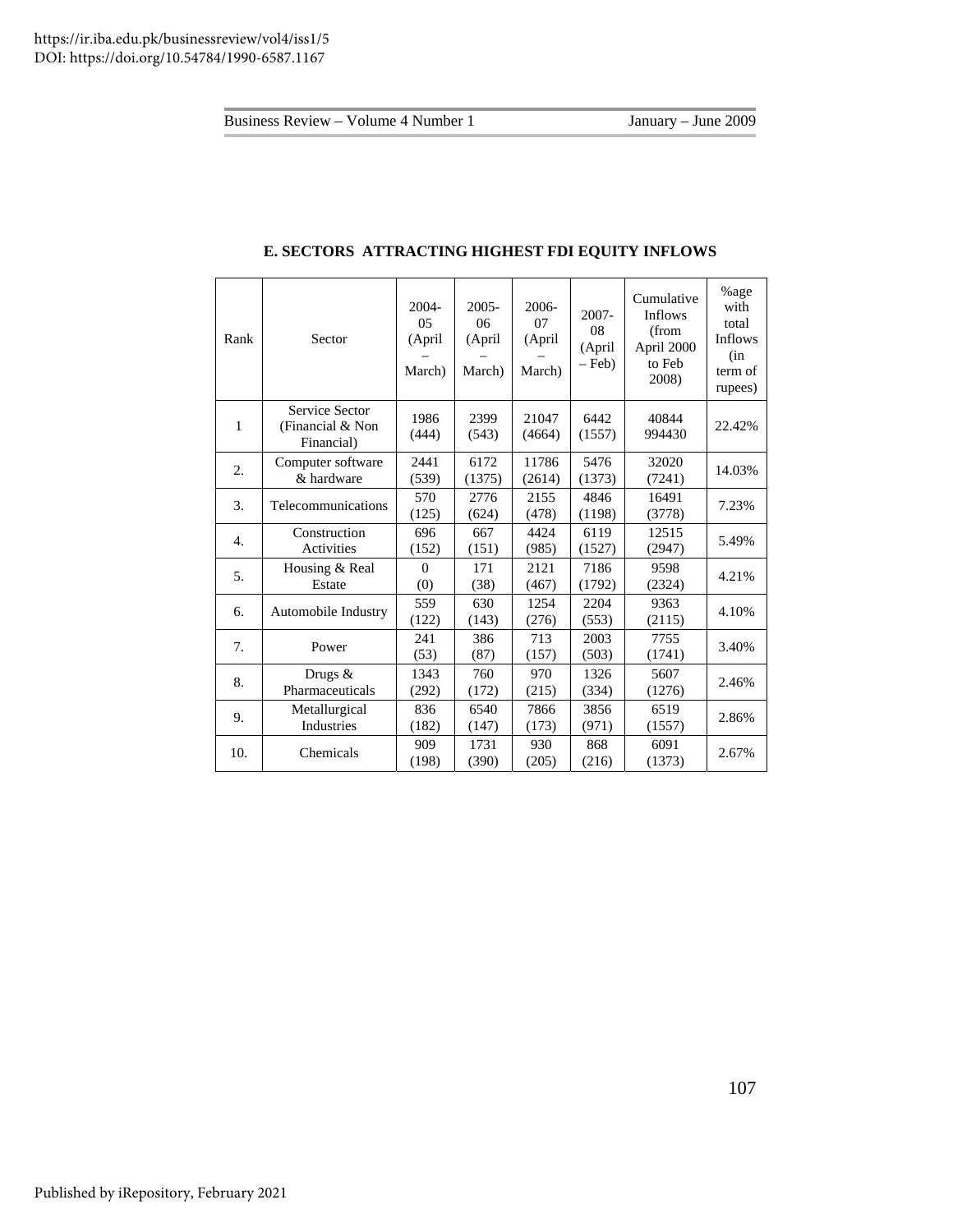## **FDI INFLOW FINANCIAL YEAR WISE DATA**

## A. **AS PER INTERNATIONAL BEST PRACTICES**

| S.No               | Financial               |             | Equity   | Reinves | Other   | Total      | %age     |
|--------------------|-------------------------|-------------|----------|---------|---------|------------|----------|
|                    | Year                    |             |          | ted     | Capital | <b>FDI</b> | growth   |
|                    | (April-                 |             |          | earning | $+$     | Inflow     | over     |
|                    | March)                  |             |          | $^{+}$  |         |            | previou  |
|                    |                         |             |          |         |         |            | s year   |
|                    |                         | <b>FIPB</b> | Equity   |         |         |            |          |
|                    |                         | Route       | capital  |         |         |            |          |
|                    |                         | 7           | of       |         |         |            |          |
|                    |                         | RBI's       | Unincor  |         |         |            |          |
|                    |                         | Auto        | porated  |         |         |            |          |
|                    |                         | matic       | bodies # |         |         |            |          |
|                    |                         | Route       |          |         |         |            |          |
|                    | A) 1991-2000            | 15483       |          |         |         | 15483      |          |
|                    | (from August            |             |          |         |         |            |          |
|                    | 1991 to March           |             |          |         |         |            |          |
| 2000)              |                         |             |          |         |         |            |          |
| 1.                 | 2000-01                 | 2339        | 61       | 1350    | 279     | 4029       | ----     |
| 2.                 | 2001-02                 | 3904        | 191      | 1645    | 390     | 6130       | $(+)52$  |
| $\overline{3}$ .   | 2002-03                 | 2574        | 190      | 1833    | 438     | 5035       | $(-)18$  |
| 4.                 | 2003-04                 | 2197        | 32       | 1460    | 633     | 4322       | $(-)14$  |
| 5.                 | 2004-05                 | 3250        | 528      | 1904    | 369     | 6051       | $(+)40$  |
| 6.                 | 2005-06                 | 5540        | 280      | 1676    | 226     | 7722       | $(+)28$  |
|                    | (P)                     |             |          |         |         |            |          |
| 7.                 | 2006-                   | 15585       | 480      | 2936    | 530     | 19531      | $(+)153$ |
|                    | $07(P)$ *               |             |          |         |         |            |          |
| 8.                 | 2007-08                 | 12699       | 334      | 2054    | 254     | 15341      |          |
|                    | (April-                 |             |          |         |         |            |          |
|                    | Dec07)                  |             |          |         |         |            |          |
|                    | (B) Sub Total (1        | 48088       | 2668     | 18097   | 3095    | 71948      |          |
|                    | to 8 above) (from       |             |          |         |         |            |          |
| April 2000 to July |                         |             |          |         |         |            |          |
| 2007)              |                         |             |          |         |         |            |          |
|                    | <b>Cumulative Total</b> | 63571       | 2668     | 18097   | 3095    | 87431      |          |
|                    | $(A)+(B)$ (from         |             |          |         |         |            |          |
| Aug 1991 to        |                         |             |          |         |         |            |          |
| July07)            |                         |             |          |         |         |            |          |

108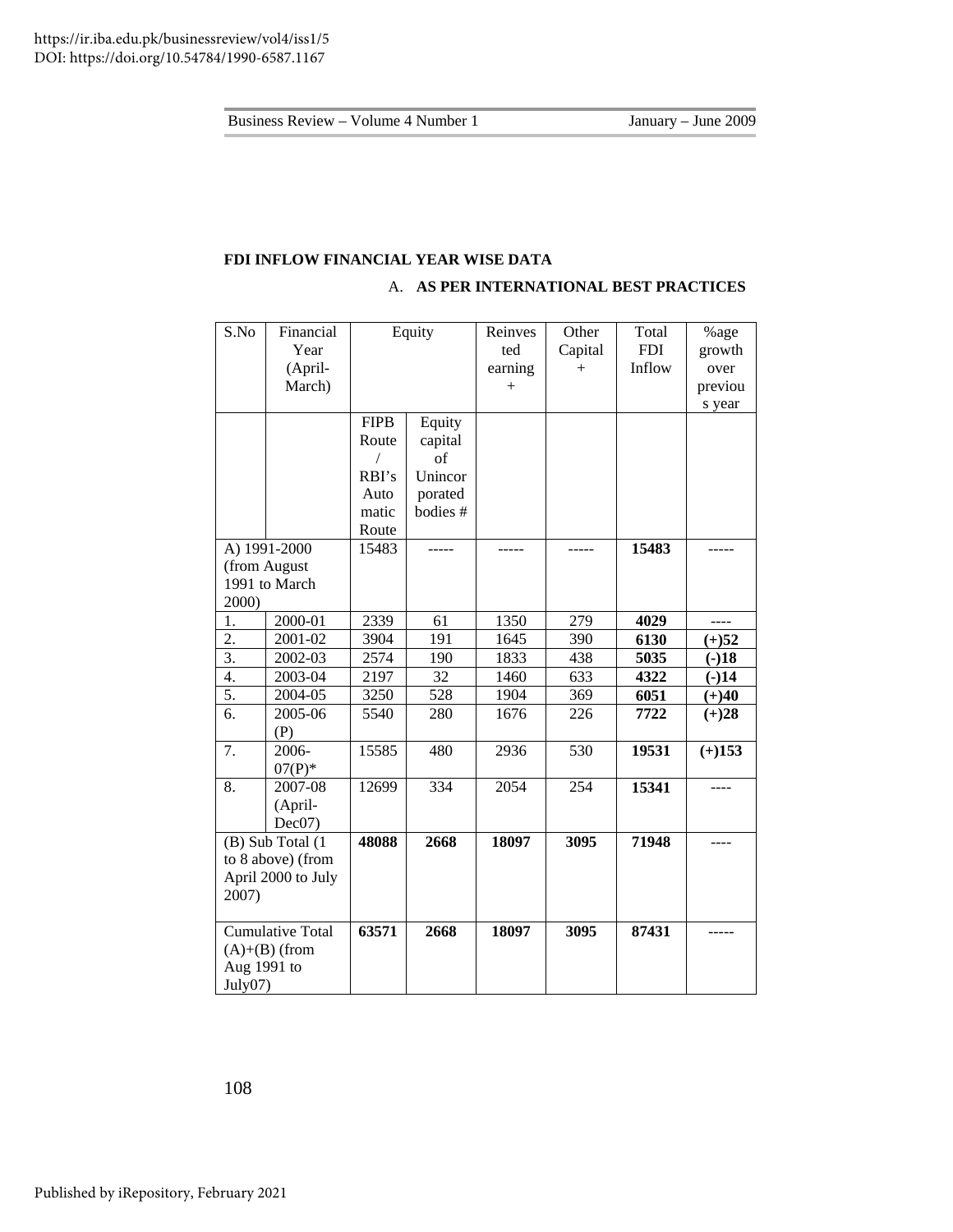.

#### **WHAT MAKES A COUNTRY ATTRACTIVE?**

Interviews made by me during my research work provide a good picture of what makes a country attractive from the viewpoint of global investors

To put a country on their short list, global investors consider two separate sets of variables and both sets are prerequisites. The first group is made of what may be called this institutional background of an attractive investment climate. The second group is more directly related to doing business with a country's supply of economic and human resources. If the latter fits with the MNC are looking for according to its strategy, and as long as the institutional background is fine, the country might be put on the short list. This step is a necessary condition for attracting FDI; however in most cases, it is not a sufficient one.

## **a) THE INSTITUTIONAL BACKGROUND**

For a country to be attractive, a set of institutional prerequisites has to be fulfilled:

Political and macroeconomic stability: This is the most important prerequisite for non-footloose foreign investor. Investors in general are deterred by risk; moreover, they need to be able to evaluate their investment return on a medium to long-term period.

A transparent, stable, and non-discriminatory legal and regulatory environment. Specific foreign investment laws or codes, mostly adopted in the 1960's, including a whole set of TRIMs, have to be liberalized before starting any promotion. Moreover, laws, regulations and contracts must be followed. In cases of conflict, an efficient, non-corrupt judicial system is required. This point has very often been stressed by the managers interviewed by FIAS. At minimum, international arbitrage has to be permitted by the law.

Finally, bureaucratic procedures and institutional rigidities must be banned. A global strategy is no longer compatible with wasting time in bureaucratic procedures and negotiations, with a myriad of different and uncoordinated services. MNCs now want a free foreign exchange regime with repatriation and a flexible labor market. In the past, during the time when MNCs were following a "multidomestic" strategy, the situation was quite different. Bureaucratic procedures and its usual informal "payments" (i.e., bribes) were considered as the price to pay for having access to the domestic market and for benefiting from a rentier position due to the existing level of tariff barriers (those which deterred the current foreign investor from exporting). Global investors need free trade, on the one hand, to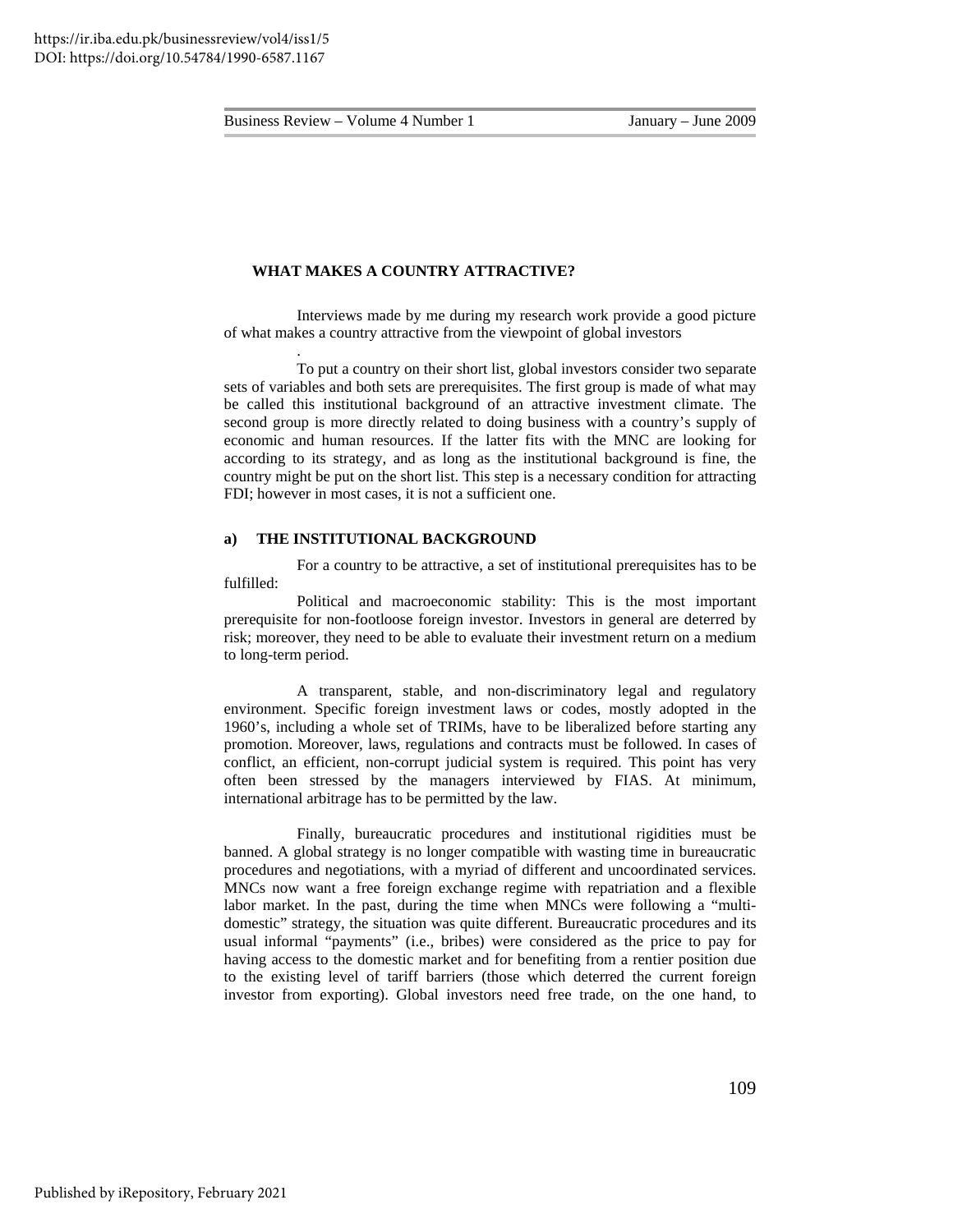maximize economics of scale generated by manufacturing in different sites and in various countries and, on the other, by exporting to the world market. Transaction costs have to be as small as possible – an objective not compatible with red tape. In the case when administrative procedures are too long and too complex, global investors prefer to move to another place.

With globalization, competition for attracting FDI is now among hostcountries; it is no longer among foreign firms trying to have access to domestic markets.

#### **b) THE ECONOMIC AND SOCIAL BACKGROUND**

The economic and social background is becoming primarily important when a global investor is deciding what business to do in country with a good institutional background. To be able to decide, he compares what he needs to start a profitable activity with what factors for FDI is defined. Note that in the globalization framework, the country location advantage has to be an absolute advantage—on this point; A. Smith is taking his vengeance on D. Ricardo.

According to the inquiries there are five main groups of economic and social factors that are necessary to make a country attractive:

A big and growing market: for all the companies in the FIAS sample, market size is a prerequisite. However, it does not mean a big domestic market. More and more, as was previously emphasized, global investors are mainly attracted by big and growing regional markets. Ireland or Portugal each has a small domestic market. Nevertheless, they are attracting a huge amount of FDI because they have free access to a very big regional market by being members of eh European Union. Similarly, the beginning of NAFTA increased Mexico's attractiveness as an FDI location. A high growth rate market is also very important for global investors whose home markets are saturated. This issue shall be discussed later.

An efficient communication system is a key factor for MNCs to efficiently operate far-flung subsidiaries in the rest of the world, as well as home office. Subsidiaries need to be able, day-to-day basis, to sent and receive faxes, email, and make telephone calls. They also need proper transportation links both within the country and to the outside world. All this may seem obvious; however a dysfunctional telecommunications system in a country can cause an investor to regret his initial choice to locate there. This point is of special importance to governments in the case where they are planning to implement an export-processing zone or to rehabilitate an existing one.

Qualified labor is another major attractive advantage from a global investors' viewpoint. Cheap labor was playing a determinant role in 1960's, when most MNCs were following a vertical outsourcing strategy. Today, all the firms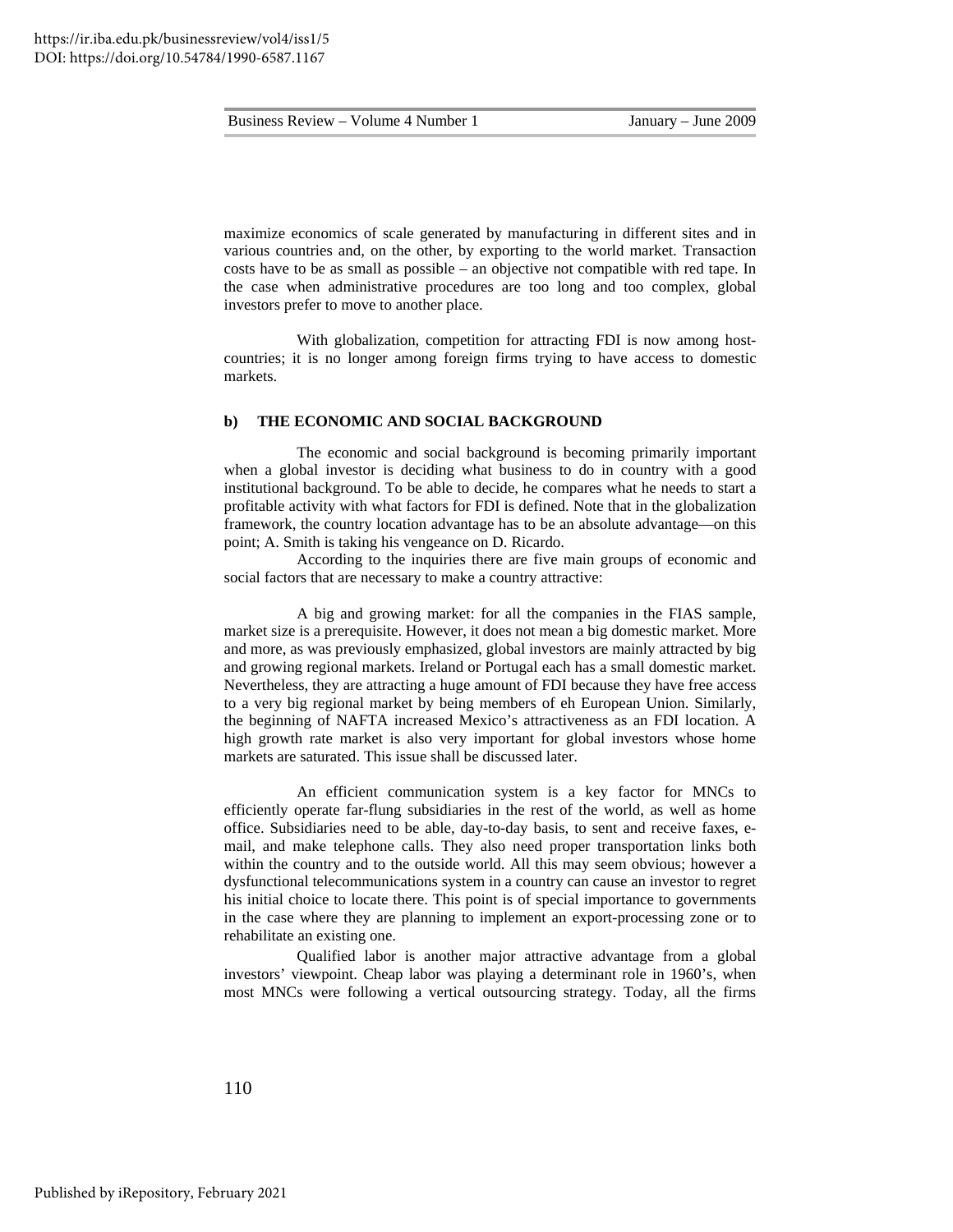interviewed, whatever their home country or industrial sector, stressed that the availability of qualified manpower—particularly for middle-ranking and senior technical positions – is a major consideration. Most of the subsidiaries are using the same sophisticated technology as that employed in the home country units. Often, technology used abroad is even more sophisticated than in the home country because the plants are more recent and embody the latest technology. The present of specialized engineers and scientists in key sectors, many of whom once worked in the military-industrial complex, is the major locational advantage of CEE countries.

The presence of efficient local firms is at first sight an expansion of the qualified labor force argument, but in fact it is covering an increasingly important dimension of a countries' attractiveness value. Very efficient local support industries are defined by their capacity to meet the needs of subsidiaries in terms of technical specification, quality for product, and delivery time. With the growing externalization process followed by an increasing number of firms, the issue of efficient local support industries is drastically changing. It can no longer be limited to sub-contracting operations. Now it is in fact commanding the growth of a new type of MNC: the "network firms" or "hollow corporations" or "virtual firms".

Privatization programs are also an investment opportunity for most of the firms interviewed. It is particularly important in the case of the CEE countries. But, for global investors, the main interest in buying a public enterprise is in most cases to acquire a market share. Taking over the productive facilities is generally a secondary consideration and may even be seen as a drawback. Most of the enterprises in the former Comecon zone will require heavy injection of new investments to rehabilitate them. However, the main attraction played by the existence of privatization programs has to be looked at from another perspective i.e. that of the oligopolistic competition pressure among MNCs. As a matter of fact, a firm that fails in its bid under a particular privatization may find itself excluded from the market permanently or for a long time. This risk is especially severe in the case of sectors where economies of scale are important, such as chemicals, electricity generation, or luxury hotels, where there is room for only a very small number of players given the size of the market.

Fiscal incentives ( tax holidays or subsidies) have been mentioned by only a minority of firms polled as a factor that can enhance a country's attractiveness. The incentive issue is very broad and cannot be dealt with in the framework of this note. Nevertheless it might be of interest to stress two major points which are formulated in a more implicit than explicit way in the answers made by most of the firms surveyed. First, incentives cannot be a substitute for a country's lack of attractiveness, except for investors who are putting financial profitability above economic profitability. Most of the time, investors who are making such a choice are footloose investors. Attracting them is of a very limited interest for a host country. Second, in the case of countries which are competing for the same investment project and which are in the same circle as defined before, incentives are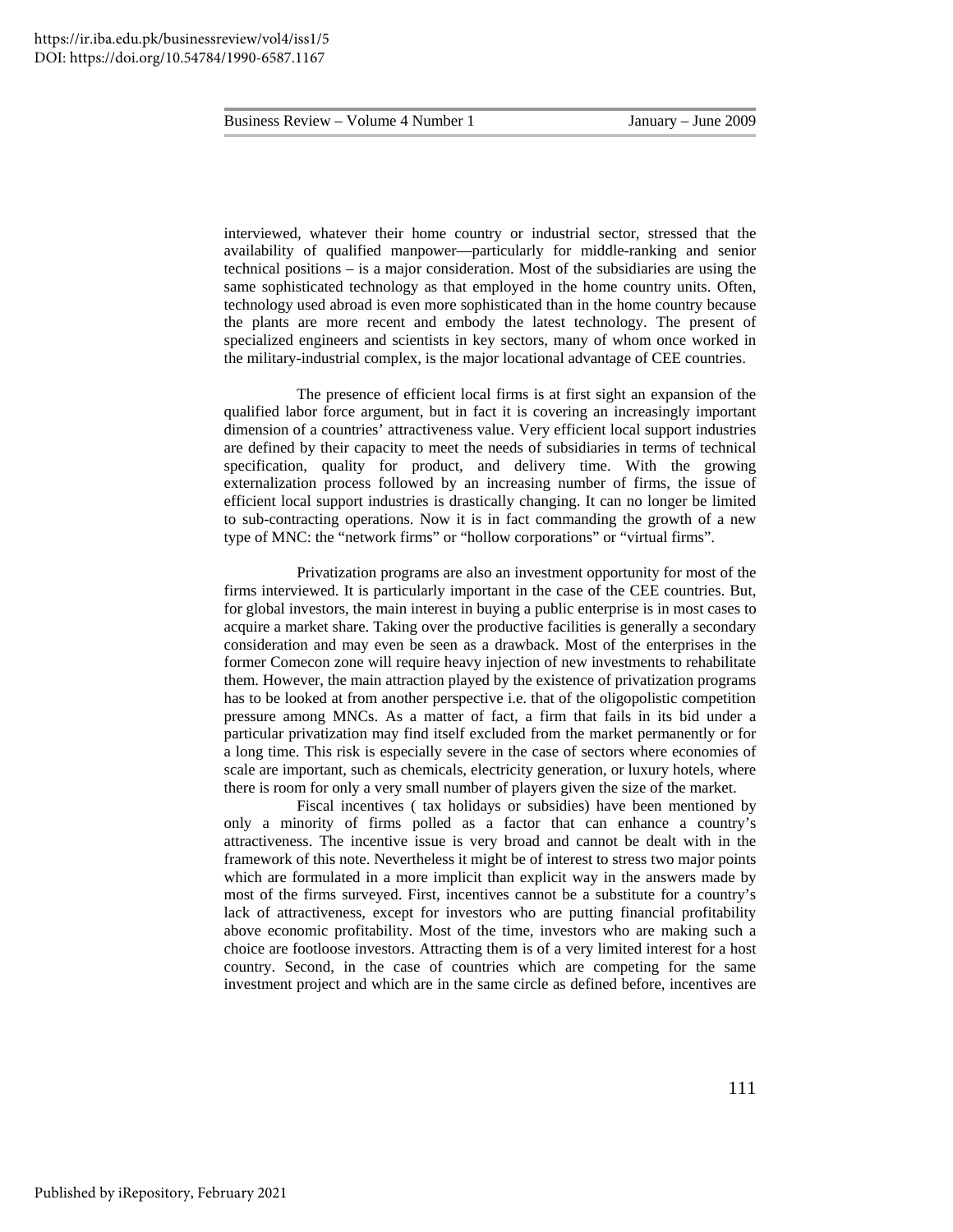playing a different role: that of the icing on the cake. Unfortunately for public finance, the cost of getting an investment project is often too high compared to the benefit of having it. This is the rule in a non-cooperative game.

#### **FDI EQUITY INFLOWS TFDI PROMOTION UNDER FREE TRADE**

For developing countries, what kind of policies is required in a world with free and fastidious FDI? I recommend the following. This advice comes from my experience of talking to the Vietnamese officials and enterprise managers in the last ten years. It assumes a country which already receives a certain amount of FDI and hopes to receive more, above the critical mass, to industrialize and join the regional flying geese [For those countries with little or no FDI absorption in manufacturing, a different strategy must be taken.]

First, understand FDI dynamics from the viewpoint of foreign investors (as discussed above). Too many officials think in terms of domestically set goals and requirement, and scare away potential investors. National goals and social concerns are certainly important, but they must be realized in a way that is consistent with FDI inflows.

Second, do not change rules after foreigners have already invested. Policy changes are fine, sometimes. But for those who came earlier, the old rules should continue to apply so that will not suddenly face an unfavorable situation ("grandfather clause"). Policy uncertainty is the biggest problem in Vietnam. Third, do not try to have a vertically integrated industry, from raw materials to final assembly. In the age of globalization, no country can do that, not even developed ones Target where your dynamic (i.e., future) comparative advantage is, and concentrate your effort on it.

Fourth, do not try to use domestically available natural unless they are highest quality and lowest cost (or nearly so) in the world. From the viewpoint of competitiveness, it is better to import best raw material from the most efficient producers in the world.

Fifth, building supporting industries and technical transfer will take time. They must be done in proper speed and sequence. Hasty requirement of local contents not only violates WTO but also drives away foreign investors.

Six, accumulate assembly-type FDI. First, without selectivity, even though domestic value-added is low. Second, as assemblers naturally desire to procure inputs domestically, promote or invite domestic and foreign part suppliers. If successful, a virtuous circle between assembly and parts will emerge. Technology transfer will come after this, not before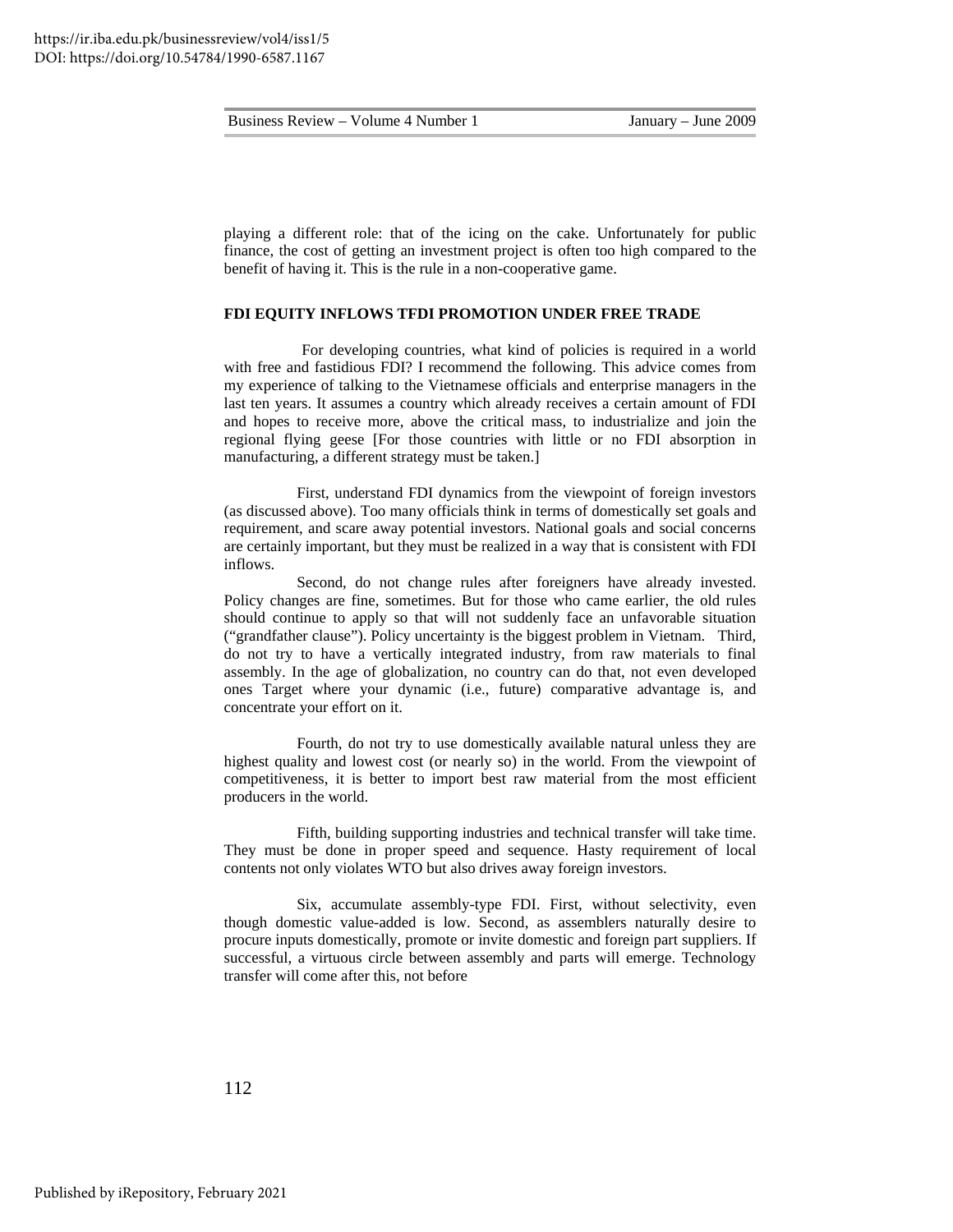Seven, work cooperatively with foreign investors. Listen to their needs carefully (you don't have to accept all of their complaints; sometimes they are selfish). Set agreed goals for technical transfer, domestic procurement, etc. and design consistent supporting policies. Work with foreign investors toward these goals, and also solve any problems with them.

Eight, simple external opening (free trade and investment) is not enough. You must use targeted policies to create superior locational advantage and lower the costs of doing business in your country. This requires, among other things, improving domestic skills (production management, marketing, engineering-not just primary education), infrastructure, supporting institutions, efficient government services, good management of industrial and export processing zones (if any), and so on.

Nine, export-oriented FDI should be welcomed most, while domestically oriented FDI is a different story and must be treated differently. Do not attract them with high import protection. If they are already here with high protection, show them a tariff reduction schedule and give them incentive to lower costs. The final outcome (survive or exit) should be determined by global competition and efforts of individual enterprises. This is the same for protected local enterprises as well.

#### **CONCLUDING REMARKS**

I would like to conclude by making two kinds of remarks, both being oriented towards the further and going beyond the finding of the FIAS **(abbrev)** inquiry. On the one hand, I would like to return to the trade-off issue which was originally at the beginning of the story, and which might be changed in a backwash effect. On the other hand, I would like to raise incidentally the question of the future or FDI promotion involved by the new firm's organization.

#### **REFERENCES**

 Ohno kenichi, "The East Asian Experience of Economic Development and Cooperation", Chapter-4, East Asian Growth and Japanese Aid Strategy, GRIPS Development forum, 2003

 T.Marukani,T.Mimura, Saito & M.Suzuki, " The survey report on the Overseas business expansion of Japanese manufacturing firms: The result of  $16<sup>th</sup>$  FDI questionnaire survey", Kaihatsu Kinyu Kenkyushoho (Journal of JBIC Institute), no.22, February 2005, Japan.

International Financial Statistics FDI inflow and population Figures, IMF.

Dailani, M.H.Kalsi & W.Shaw (2003) "Coping with weak private debt flows"